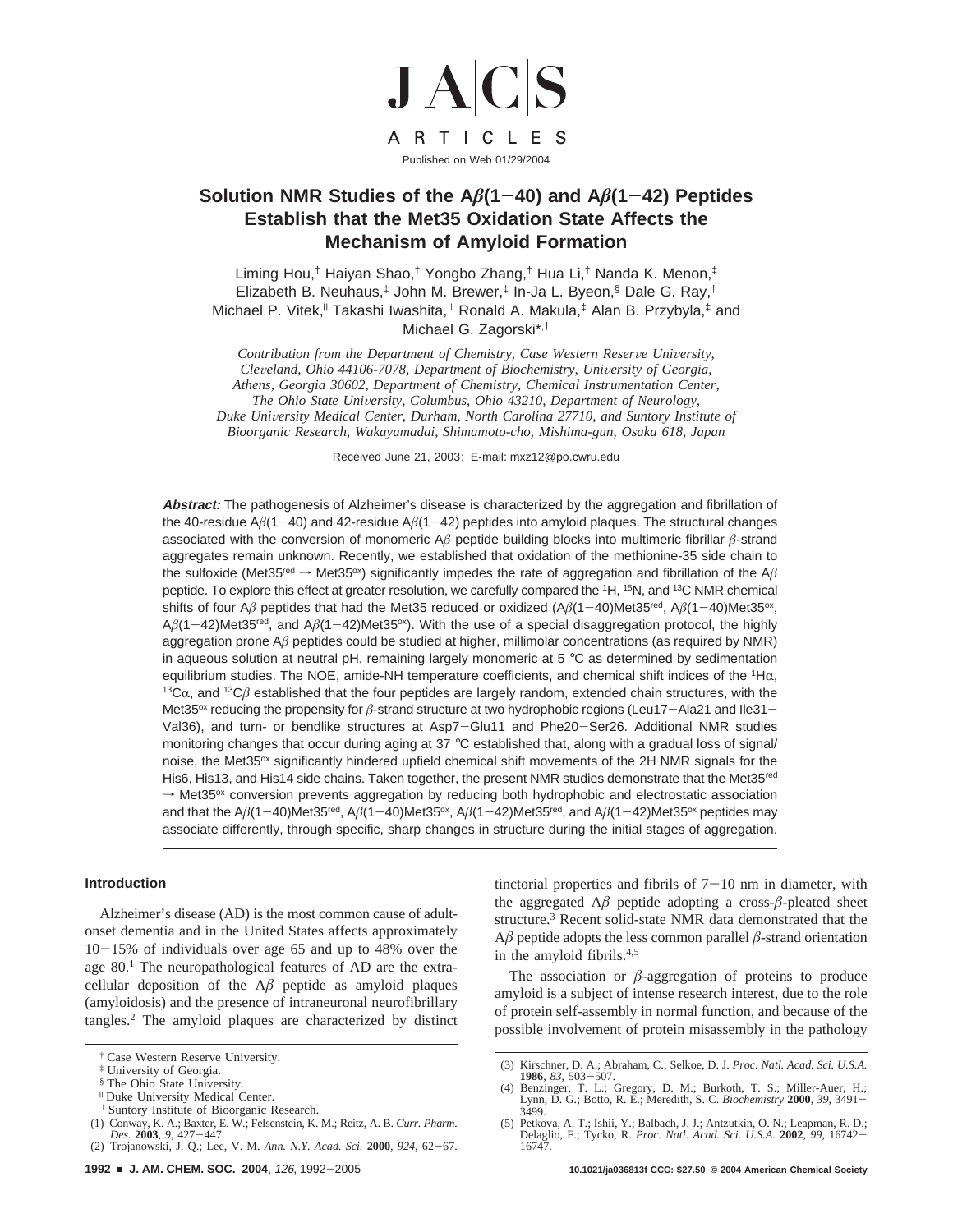of certain diseases such as AD and scrapie. $6-8$  In addition, de novo designed peptides and other naturally occurring proteins, not associated with human disease, can be induced to form amyloid fibrils, indicating that amyloidosis may be a generic property of all peptides and proteins.9 Despite over a decade of research efforts, the molecular mechanisms of amyloidosis remain largely unknown, which is partly due to the lack of highresolution structural data.

The amyloid A*â* is a normally secreted, small peptide (∼4 kDa) that results from processing of a larger amyloid precursor protein (APP). Extensive genetic and cell viability studies support a key role for the  $A\beta$  peptide in AD neurodegeneration and oxidative stress. The  $A\beta$  peptide becomes neurotoxic to cortical cell cultures when aggregated as amyloid-like *â*-strand structures,<sup>10,11</sup> A $\beta$  protofibrils,<sup>12</sup> or other aggregates such as A $\beta$ derived diffusible ligands that kill mature neurons at nanomolar concentrations and cause neurological dysfunction in the hippocampus.<sup>13</sup> The two major A $\beta$  peptides are the 40-residue A $\beta$ (1-40) and the 42-residue  $A\beta(1-42)$ , which differ in the absence or presence of two extra C-terminal residues (Ile41-Ala42). The N-terminal (residues  $1-28$ ) residues comprise a hydrophilic domain with a high proportion of charged residues (46%), whereas the C-terminal domain (residues  $29-40$  or  $29-42$ ) is completely hydrophobic and is presumably associated with the cell membrane of APP. Although the  $A\beta(1-40)$  and  $A\beta(1-$ 42) peptides are ubiquitous in biological fluids of humans (at an approximate ratio of 9:1), it is thought that the longer  $A\beta(1-\alpha)$ 42) is more pathogenic, due to its higher quantities in the amyloid plaques of sporadic AD cases, its even higher quantities in patients afflicted with early-onset AD,<sup>14,15</sup> and because of the greater in vitro tendency of the  $A\beta(1-42)$  to aggregate and precipitate as amyloid.<sup>16,17</sup>

The single methionine located at position 35 (Met35) of the A*â* plays an important role in AD-associated oxidative stress and may act as an electron donor for the reduction of A*â*-bound  $Cu<sup>H</sup>$  to  $Cu<sup>I</sup>$ .<sup>18-20</sup> For many proteins, the methionine side chains are easily oxidized to the sulfoxide under physiological conditions (Met<sup>red</sup>  $\rightarrow$  Met<sup>ox</sup>) and may function as endogenous antioxidants.<sup>20,21</sup> Oxidized Met35 (Met35 $\alpha$ ) comprises 10-50% of total brain  $A\beta$  in post-mortem AD plaques<sup>22</sup> and thus may

- (6) Wetzel, R. *Ad*V*. Protein Chem.* **<sup>1997</sup>**, *<sup>50</sup>*, 183-242.
- (7) Fink, A. L. *Fold Des.* **<sup>1998</sup>**, *<sup>3</sup>*, R9-23.
- (8) Thirumalai, D.; Klimov, D.; Dima, R. *Curr. Opin. Struct. Biol.* **2003**, *13*, <sup>146</sup>-159. (9) Chiti, F.; Webster, P.; Taddei, N.; Clark, A.; Stefani, M.; Ramponi, G.;
- 
- Dobson, C. M. *Proc. Natl. Acad. Sci. U.S.A.* **1999**, 96, 3590–3594.<br>(10) Simmons, L. K.; May, P. C.; Tomaselli, K. J.; Rydel, R. E.; Fuson, K. S.;<br>Brigham, E. F.; Wright, S.; Lieberburg, I.; Becker, G. W.; Brems, D. N.;<br>L
- M. S.; Rowan, M. J.; Selkoe, D. J. *Nature* **<sup>2002</sup>**, *<sup>416</sup>*, 535-539. (12) Hartley, D. M.; Walsh, D. M.; Ye, C. P.; Diehl, T.; Vasquez, S.; Vassilev,
- 
- P. M.; Teplow, D. B.; Selkoe, D. J. *J. Neurosci.* **<sup>1999</sup>**, *<sup>19</sup>*, 8876-8884. (13) Klein, W. L.; Krafft, G. A.; Finch, C. E. *Trends Neurosci.* **<sup>2001</sup>**, *<sup>24</sup>*, 219- 224.
- (14) Gravina, S. A.; Ho, L.; Eckman, C. B.; Long, K. E.; Otvos, L., Jr.; Younkin, L. H.; Suzuki, N.; Younkin, S. G. *J. Biol. Chem.* **<sup>1995</sup>**, *<sup>270</sup>*, 7013-7016. (15) Hardy, J. *Trends Neurosci.* **<sup>1997</sup>**, *<sup>20</sup>*, 154-159.
- 
- (16) Barrow, C. J.; Zagorski, M. G. *Science* **<sup>1991</sup>**, *<sup>253</sup>*, 179-182.
- (17) Harper, J. D.; Lansbury, P. T. Annu. Rev. Biochem. 1997, 66, 385-407.<br>
(18) Huang, X.; Cuajungco, M. P.; Atwood, C. S.; Hartshorn, M. A.; Tyndall, J. D.; Hanson, G. R.; Stokes, K. C.; Leopold, M.; Multhaup, G.; Golds
- (19) Varadarajan, S.; Kanski, J.; Aksenova, M.; Lauderback, C.; Butterfield, D. A. J. Am. Chem. Soc. 2001, 123, 5625-5631.
- D. A. *J. Am. Chem. Soc.* **<sup>2001</sup>**, *<sup>123</sup>*, 5625-5631. (20) Schoneich, C. *Arch. Biochem. Biophys.* **<sup>2002</sup>**, *<sup>397</sup>*, 370-376.
- (21) Levine, R. L.; Mosoni, L.; Berlett, B. S.; Stadtman, E. R. *Proc. Natl. Acad. Sci. U.S.A.* **<sup>1996</sup>**, *<sup>93</sup>*, 15036-15040.

be related to AD-related oxidative stress events. Recent Raman spectroscopic analysis of AD brain tissue confirmed that the Met35 is extensively oxidized and that  $Zn(II)$  and  $Cu(II)$  are coordinated to the histidine residues, thus providing a chemical basis for the extensive oxidative damage caused by the A*â* peptide in AD.23

In previous work, using circular dichroism (CD), thioflavin-T binding amyloid assay, atomic force microscopy (AFM), and mass spectrometry (MS), we and others demonstrated that the  $A\beta(1-40)$ Met35<sup>ox</sup> and  $A\beta(1-42)$ Met35<sup>ox</sup> peptides undergo  $\beta$ -aggregation at significantly reduced rates, as compared to the  $A\beta$  peptides containing Met35<sup>red</sup>.<sup>24-26</sup> Most significantly, the Met35<sup>ox</sup> prevented formation of the  $A\beta$  protofibril, which is believed to be a common, toxic intermediate in the amyloidosis of many proteins. Our working hypothesis is that this inhibition may be due to the increased polarity imparted by the Met35ox side chain at the hydrophobic C-terminus.

To further investigate the relationship between the Met35 oxidation state and A*â*-aggregation, here we utilized NMR spectroscopy to obtain site-specific structural information. Although several NMR reports have already been described for the  $A\beta$  peptide in solution, these studies were done under varied conditions (pH, temperature, buffer, ionic strength, aqueous  $solutions - with or without organic cosolvents and detergents),$ and with peptides of dissimilar lengths and Met35 oxidation states.<sup>24,27-35</sup> Because of the extreme sensitivity of the  $A\beta$ peptide structure with the extrinsic solution conditions,36 the NMR studies here utilized a single set of conditions (aqueous solution, pH 7.2, 5 °C) for analysis of four  $A\beta$  peptides with different Met35 oxidation states (A*â*(1-40)Met35red, A*â*(1- 40)Met35ox, A*â*(1-42)Met35red, and A*â*(1-42)Met35ox). To overcome the intrinsic structure and aggregation variability among the different  $A\beta$  peptide lots,<sup>36,37</sup> all pre-aggregated seed material was carefully removed before sample preparation.38 This procedure enabled detection of the monomeric state and

- (22) Kuo, Y. M.; Kokjohn, T. A.; Beach, T. G.; Sue, L. I.; Brune, D.; Lopez, J. C.; Kalback, W. M.; Abramowski, D.; Sturchler-Pierrat, C.; Staufenbiel, M.; Roher, A. E. *J. Biol. Chem.* **<sup>2001</sup>**, *<sup>276</sup>*, 12991-12998. (23) Dong, J.; Atwood, C. S.; Anderson, V. E.; Siedlak, S. L.; Smith, M. A.;
- Perry, G.; Carey, P. R. *Biochemistry* **<sup>2003</sup>**, *<sup>42</sup>*, 2768-2773.
- (24) Watson, A. A.; Fairlie, D. P.; Craik, D. J. *Biochemistry* **<sup>1998</sup>**, *<sup>37</sup>*, 12700- 12706.
- (25) Palmblad, M.; Westlind-Danielsson, A.; Bergquist, J. *J. Biol. Chem.* **<sup>2002</sup>**, *<sup>277</sup>*, 19506-19510.
- (26) Hou, L.; Kang, I.; Marchant, R. E.; Zagorski, M. G. *J. Biol. Chem.* **<sup>2002</sup>**, *<sup>277</sup>*, 40173-40176.
- (27) Talafous, J.; Marcinowski, K. J.; Klopman, G.; Zagorski, M. G. *Biochem-*
- *istry* **1994**, *33*, 7788–7796.<br>
(28) Sticht, H.; Bayer, P.; Willbold, D.; Dames, S.; Hilbich, C.; Beyreuther, K., Rrank, R. W.; Rosch, P. *Eur. J. Biochem.* **1995**, *233*, 293–298.<br>
(29) Kohno. T.: Kobavashi. K.: Maeda.
- (29) Kohno, T.; Kobayashi, K.; Maeda, T.; Sato, K.; Takashima, A. *Biochemistry* **<sup>1996</sup>**, *<sup>35</sup>*, 16094-16104. (30) Coles, M.; Bicknell, W.; Watson, A. A.; Fairlie, D. P.; Craik, D. J.
- *Biochemistry* **<sup>1998</sup>**, *<sup>37</sup>*, 11064-11077. (31) Shao, H.; Jao, S.-C.; Ma, K.; Zagorski, M. G. *J. Mol. Biol.* **1999**, *285*,
- <sup>755</sup>-773. (32) Zhang, S.; Iwata, K.; Lachenmann, M. J.; Peng, J. W.; Li, S.; Stimson, E. R.; Lu, Y.; Felix, A. M.; Maggio, J. E.; Lee, J. P. *J. Struct. Biol.* **2000**, *130*, 130–141.<br>(33) Jarvet, J.; Damberg, P.; Bodell, K.; Eriksson, L. E. G.; Gräslund, A. *J.*
- *Am. Chem. Soc.* **<sup>2000</sup>**, *<sup>122</sup>*, 4261-4268. (34) Riek, R.; Guntert, P.; Dobeli, H.; Wipf, B.; Wuthrich, K. *Eur. J. Biochem.*
- **<sup>2001</sup>**, *<sup>268</sup>*, 5930-5936. (35) Crescenzi, O.; Tomaselli, S.; Guerrini, R.; Salvadori, S.; D'Ursi, A. M.;
- Temussi, P. A.; Picone, D. *Eur. J. Biochem.* **<sup>2002</sup>**, *<sup>269</sup>*, 5642-5648. (36) Zagorski, M. G.; Yang, J.; Shao, H.; Ma, K.; Zeng, H.; Hong, A. *Amyloid,*
- *Prions, and Other Protein Aggregates*; Academic Press: New York, 1999; Vol. 309, pp 189-204.
- (37) Soto, C.; Castaño, E. M.; Kumar, R. A.; Beavis, R. C.; Frangione, B. Neurosci. Lett. 1995, 200, 105-108. *Neurosci. Lett.* **<sup>1995</sup>**, *<sup>200</sup>*, 105-108. (38) Fezoui, Y.; Hartley, D.; Harper, J.; Khurana, R.; Walsh, D.; Condron, M.;
- Selkoe, D.; Lansbury, P.; Fink, A.; Teplow, D. *Amyloid: Int. J. Exp. Clin. In*V*est.* **<sup>2000</sup>**, *<sup>7</sup>*, 166-178.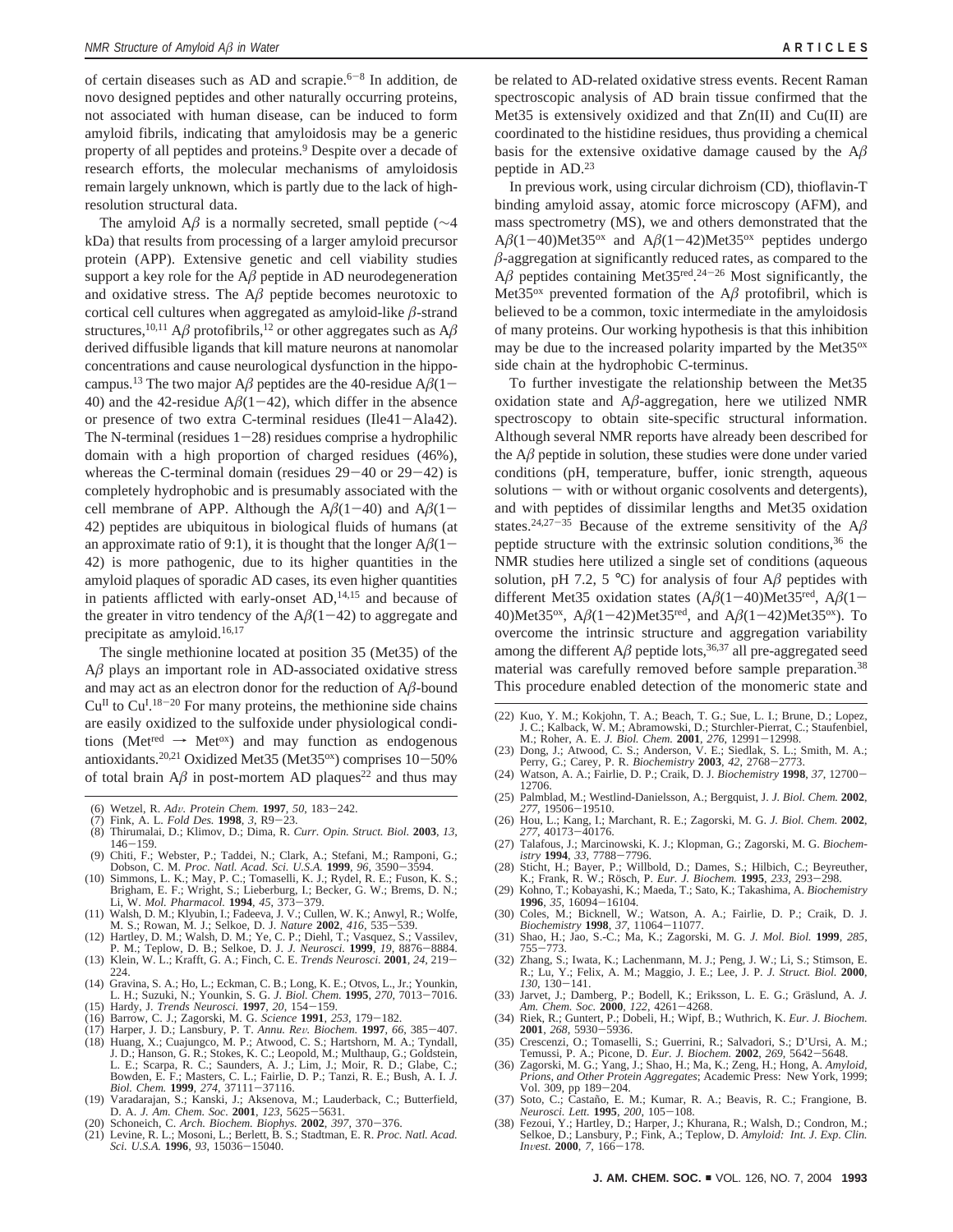enabled NMR analysis of the highly aggregation prone  $A\beta(1-\alpha)$ 42)Met35<sup>red</sup>, as well as the <sup>1</sup>H, <sup>15</sup>N, <sup>13</sup>C $\alpha$ , and <sup>13</sup>C $\beta$  chemical shift assignments of all four peptides.

Overall, the NMR data support the absence of any welldefined secondary or tertiary structures, in that all four peptides are largely random, extended chains. However, on the basis of NOE and chemical shift data, the  $A\beta(1-40)$ Met35<sup>red</sup> and  $A\beta(1-$ 42)Met35<sup>red</sup> peptides have residual  $\beta$ -strand structure at two hydrophobic regions (Leu17-Ala21 and Ile31-Val36) and turnor bendlike structures at two largely hydrophilic regions (Asp7- Glu11 and Phe20-Ser26). Aging studies performed at 37°<sup>C</sup> demonstrate that the Met35<sup>ox</sup> reduces gradual upfield chemical shift movements of the 2H NMR signals for the His6, His13, and His14 side chains. On the basis of these data, we propose that the Met35<sup>red</sup>  $\rightarrow$  Met35<sup>ox</sup> conversion inhibits amyloid formation by preventing early, site-specific hydrophobic and electrostatic associations and that different association steps may be involved in amyloid formation for the  $A\beta(1-40)$  and  $A\beta(1-$ 42) peptides, respectively. The implications of these results to unraveling a molecular mechanism of amyloidosis and the relationship between A*â*-aggregation and oxidative stress are discussed.

## **Experimental Procedures**

**Sample Preparation.** Synthetic A*â* peptides were prepared using standard Fmoc chemistry on an automated (Applied Biosystems 433A) synthesizer. The primary amino acid sequence for the amyloid  $A\beta(1-\alpha)$ 42) peptide is the following: H3N+-D1 -A-E-F-R5 -H-D-S-G-Y<sup>10</sup>-E-V-H-H-Q<sup>15</sup>-K-L-V-F-F<sup>20</sup>-A-E-D-V-G<sup>25</sup>-S-N- $K-G-A^{30}-I-I-G-L-M^{35}-V-G-G-V-V^{40}-I-A^{42}-COO^{-}$ . The amyloid  $A\beta(1-40)$  peptide has the identical sequence, except that the last two C-terminal residues (Ile41 and Ala42) are absent. Site-specific or uniformly (>95%) <sup>15</sup>N-labeled peptides were prepared by chemical synthesis using <sup>15</sup>N-labeled Fmoc protected amino acids (Cambridge Isotopes) or biosynthetically from *E. coli* as a recombinant fusion protein in minimal media containing <sup>15</sup>NH<sub>4</sub>Cl as the sole nitrogen source for singly, uniformly <sup>15</sup>N-labeled, and both <sup>15</sup>NH<sub>4</sub>Cl- and <sup>13</sup>C-labeled glucose (U-<sup>13</sup>C<sub>6</sub>) for uniformly doubly <sup>15</sup>N- and <sup>13</sup>C-labeled A $\beta$ (1– 40)Met35<sup>red</sup> and  $A\beta(1-42)$ Met35<sup>red</sup> (Recombinant Peptides). The  $A\beta(1-40)$ Met35<sup>ox</sup> and  $A\beta(1-42)$ Met35<sup>ox</sup> were prepared by H<sub>2</sub>O<sub>2</sub> oxidation of  $A\beta(1-40)$ Met35<sup>red</sup> and  $A\beta(1-42)$ Met35<sup>red</sup> peptides.<sup>26</sup> To avoid inadvertent Met35 oxidation, all solvents were carefully degassed, and the dry peptides were stored under an inert  $N_2$  atmosphere (-70) °C). The  $A\beta(1-42)$ Met35<sup>red</sup> is particularly sensitive to oxidation,<sup>39</sup> which can occur during storage in solvents such as dimethyl sulfoxide where both oxidation<sup>40</sup> and fibrillation have been seen.<sup>41</sup> The peptides were purified by HPLC using the following columns: (1) Zorbax 300- SB-C8 semipreparative column (9.4 mm i.d. x 250 mm L) containing StableBond packing material of octyl stationary phase (Rockland Technologies), or (2) Vydaq 259-VHP822 preparative column (22 mm i.d. x 250 mm L) containing highly cross-linked polystyrenedivinylbenzene copolymer beads with 300 Å pores (Separation Group). The solvent system consisted of a linear gradient of  $20-80%$  acetonitrile in water, that contained either  $0.1 - 0.08\%$  trifluoroacetic acid (TFA) or a sodium acetate buffer (5 mM) at pH 8.0, which were heated to  $55-60^{\circ}$ C to improve peak resolution and purity.<sup>42,43</sup> Peptide identity,

- (39) Kontush, A. *Free Radical Biol. Med.* **2001**, 31, 1120–1131.<br>(40) Shechter, Y. J. *Biol. Chem.* **1986**, 261, 66–70.<br>(41) Stine, W. B., Jr.; Dahlgren, K. N.; Krafft, G. K.; LaDu, M. J. J. Biol. Chem. **2003**, *278*, 11612-11622.<br> **2003**, *278*, 11612-11622.<br> **2003**, *278*, 11612-11622.
- (42) Boyes, B. E. *Efficient High Yield Re*V*ersed-Phase HPLC Separations of Amyloid Precursor Polypeptide C*-*Terminal Fragments*; 14th American Peptide Symposium, Columbus, OH, 1995.
- (43) Neuhaus, E. B.; Menon, N. K.; Makula, R. A.; Przybyla, A. E. Vydac Reversed-Phase Columns Aid in Purification of Recombinant Alzheimer's Proteins. *Vydac Advances*; Vydac: Hesperia, CA, 1999; pp 4-5.

verified by mass spectrometry and NMR,<sup>44</sup> had purity levels greater than 90%. Obtaining pure peptide as judged by NMR was critically important to maintaining the A*â* peptide solubility.

Because the  $A\beta(1-40)$  and  $A\beta(1-42)$  peptides undergo time- and concentration-dependent aggregation in the acetonitrile-water used for HPLC purification,<sup>45</sup> the dry, purified peptides adopt different structures and aggregation states.36,37 Depending on the commercial source, peptide batch, and the particular aggregation conditions, considerable discrepancies exist across different laboratories as well as within the same laboratory over time. In addition, numerous studies have established that the neurotoxicity and the kinetics of  $\beta$ -aggregation are directly related to assembly state in solution. Thus, direct solubilization of the A*â* peptides in aqueous media should always be avoided, because it generates batch-dependent mixtures of aggregates and structures.

To disaggregate the A*â* and generate monomeric random coil structure, we used a procedure recently developed in the Teplow laboratory38 that involved predissolution of the peptide in dilute base solution. Our reasons for using this procedure, instead of our usual practice of  $A\beta$  peptide predissolution in TFA and 1,1,1,3,3,3-hexafluoro-2-propanol solvents  $(HFIP)$ ,<sup>44</sup> are as follows: (1) after redissolution in aqueous buffer, the Teplow procedure is better at preventing the pH from inadvertently falling between 4 and 7, which is a pH range where aggregation is maximized,<sup>16</sup> and (2) the TFA-HFIP pretreatment method occasionally promoted partial Met35 oxidation of the  $A\beta(1-\alpha)$ 42) peptide. Accordingly, the purified  $A\beta$  peptides were predissolved in dilute NaOH solution (0.1 mL, 10 mM) in a 1:1 ratio (mg:mL) with sonication for 1 min.<sup>38</sup> The basic pH 10-11 solution of the  $A\beta$  peptides (0.1 mL) was combined with a potassium phosphate buffered solution (0.4 mL, 5-20 mM, pH 7.2) in either  $D_2O$  or  $H_2O:D_2O$  (9:1) with  $0.50$  mM perdeuterated ethylenediamine tetraacetic acid (Na<sub>2</sub>EDTA $d_{12}$ ), and 0.05 mM NaN<sub>3</sub>. The pH was carefully checked with a special pH electrode (Microelectrode) that fit inside the 5 mm NMR tube and, if needed, was carefully adjusted to pH 7.2 with dilute NaOD or TFA*<sup>d</sup>*<sup>1</sup> solutions. The samples were prepared at 0.20-0.80 mM A*<sup>â</sup>* concentrations, with the majority of NMR experiments done at 0.20- 0.30 mM.

**Analytical Ultracentifugation.** The sedimentation equilibrium experiments used a Beckman XL-A analytical ultracentrifuge at the University of Georgia, using procedures previously used with the A*â* peptide with minor modifications.<sup>46</sup> The  $A\beta(1-40)$ Met35<sup>red</sup> and  $A\beta(1-$ 42)Met35red samples were first prepared at the University of Georgia for NMR analysis (in  $D_2O$  solvent), to ensure that the data were comparable to those obtained at Case Western Reserve University. Using the NMR sample, sedimentation equilibrium data were obtained at 30 000 rpm, 5 °C for 16 and 40 h (to ensure equilibrium) in three cells with 0.15, 0.30, and 0.45 mM  $A\beta$  in D<sub>2</sub>O. The D<sub>2</sub>O solvent without peptide was used as optical reference at the wavelength of the measurements (275 nm). The ultracentrifugation data were fitted with optical absorbance instead of concentration by assuming that the sample obeys the Beer-Lambert law across the full range of absorbance. Data were fit to various self-association models by least-squares using the Beckman software, and goodness of fit was determined from the randomness of the residuals. The radial concentration for a single ideal species is

$$
C_r = C_{r_0} \exp\left[\frac{\omega^2}{2RT}M(1 - \bar{\nu}\rho)(r^2 - r_0^2)\right]
$$
 (1)

where  $C_r$  is the concentration at radius  $r$ ,  $C_{r0}$  is the concentration at the reference radius  $r_0$ ,  $\omega$  is the angular velocity,  $\overline{\nu}$  is the partial specific volume of the peptide,  $R$  is the gas constant,  $T$  is the temperature in  $K$ , *M* is the monomer molecular weight, and  $\rho$  is the solvent density.

<sup>(44)</sup> Jao, S.-C.; Ma, K.; Talafous, J.; Orlando, R.; Zagorski, M. G. *Amyloid:*

*Int. J. Exp. Clin. Invest.* **1997**, 4, 240–252.<br>(45) Shen, C.-L.; Murphy, R. M. *Biophys. J.* **1995**, 69, 640–651.<br>(46) Holzman, T. F.; Snyder, S. W. *Modern Analytical Ultracentrifugation*; Birkhauser: Boston, MA, 1994;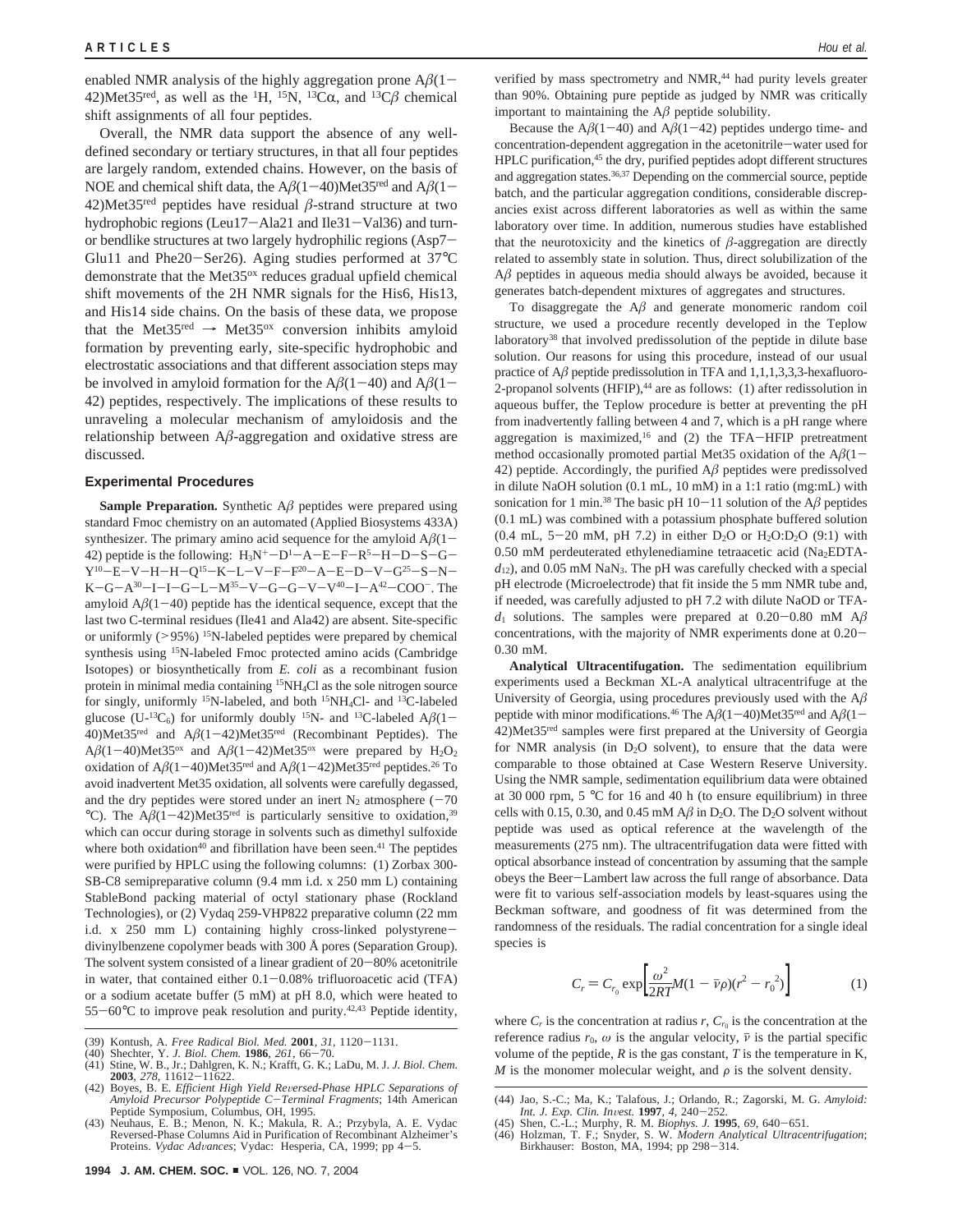For the  $A\beta(1-40)$ Met35<sup>red</sup> peptide, the predicted monomeric molecular weight in D<sub>2</sub>O is 4377. A partial specific volume of 0.737 mL/g was estimated from the amino acid sequence and corrected for temperature. Apparent molecular weights were determined for each concentration data set. The lowest concentration (0.15 mM) gave a reasonable fit to a single ideal species with a fitted molecular weight of 4800  $\pm$  100 (the  $\pm$  corresponds to a 95% confidence interval). At higher concentrations, the calculated and fitted molecular weights were somewhat lower,  $4700 \pm 100$  for 0.30 mM and  $4600 \pm 70$  for 0.45 mM with poorer fits whose residuals suggested the presence of higher molecular weight species. More complicated association models were then tested, such as various monomer-multimer (n-mer) equilibria:

$$
C_{r,\text{total}} = C_{\text{monomer},r_0} \exp[(1 - \bar{\nu}\rho)(r^2 - r_0^2)] +
$$

$$
C_{\text{n-mer},r_0} \exp\left[\frac{\omega^2}{2RT}nM(1 - \bar{\nu}\rho)(r^2 - r_0^2)\right] (2)
$$

where  $C_{r,\text{total}}$  is the total concentration at radius  $r$ ,  $C_{\text{monomer},r_0}$  is the monomer concentration at radius  $r_0$ , and  $C_{n-\text{mer},r_0}$  is the n-mer concentration at radius  $r_0$ . The association constant is defined by  $K_a$  =  $C_{\text{n-mer}}/(C_{\text{monomer}})^n$ , and the dissociation constant is  $K_d = 1/K_a$ . Equation 2 assumes that the dimer and monomer have the same partial specific volume. A monomer-dimer model gives an acceptable fit at 0.15 mM, and the calculated monomer-dimer equilibrium constant was 1.9 mM. Data obtained at higher concentrations gave unsatisfactory fits, and attempts to fit these data using models with trimer and tetramer as possibilities were unsuccessful.

**NMR Spectroscopy.** All NMR spectra were acquired at 600 MHz using Varian Inova-600 spectrometers, with the exception of the 3D experiments that were acquired at 800 MHz with Varian Inova-800 and Bruker DRX-800 spectrometers. For all experiments, triple resonance 5 mm probes with actively shielded z-gradient coils were utilized. The NMR data were transferred to Octane-2 (Silicon Graphics) computer workstations, then processed and analyzed using the FELIX (Accelyrs), XWINNMR (Bruker), NMRPIPE,<sup>47</sup> and PIPP<sup>48</sup> programs. The <sup>1</sup> H chemical shifts were referenced to an internal standard of sodium 3-(trimethylsilyl)propionate-2,2,3,3-*d*<sup>4</sup> (TSP), whereas the 15N and 13C chemical shifts were referenced indirectly relative to the internal standard 2,2-dimethy-2-silapentane-5-sulfonic acid (DSS) using consensus ratios of 0.10132912 and 0.25144953, respectively.<sup>49</sup> The probe temperatures were calibrated using methanol and dimethyl sulfoxide solutions.

For the aging studies,  $A\beta(1-40)$ Met35<sup>red</sup>,  $A\beta(1-40)$ Met35<sup>ox</sup>,  $A\beta(1-$ 42)Met35<sup>red</sup>, and  $A\beta(1-42)$ Met35<sup>ox</sup> peptide solutions (0.20 mM peptide, 10 mM potassium phosphate buffer,  $D_2O$ , pH 7.2) were prepared in 5 mm NMR tubes and incubated in a thermostated water bath at 37.0 °C. At measured time intervals of heating, the samples were periodically withdrawn from the bath, and 1D NMR spectra were acquired for all samples using identical acquisition (37.0 °C, 2 s recycle delay, 64 scans, 32K complex data points) and processing parameters (exponential line broadening  $2$  Hz). The residual protium absorption of  $D_2O$  (HDO) was suppressed by low-power irradiation during the recycle delay. To ensure that the pH was kept constant throughout the incubation, the pH was measured at the beginning and end of all experiments, and generally these values agreed  $\pm 0.1$  pH unit. For the 2D and 3D experiments conducted in H2O solvent, pulsed field gradients sequences (such as the WATERGATE) were employed to suppress the solvent resonance.<sup>50</sup> The 2D NOESY and clean-TOCSY <sup>51</sup> were acquired in the States mode with 2 s recycle delay and mixing times of  $150-250$  and  $30-80$  ms, respectively. The acquired data sizes were generally  $512 \times 4096$ complex points in the  $t_1$  and  $t_2$  time-domains, which were zero-filled to 4096  $\times$  4096 real points in the  $F_1$  and  $F_2$  dimensions. The <sup>3</sup>*J*<sub>NH- $\alpha$ H</sub> coupling constants were obtained from a 2D DQF-COSY spectrum, which was corrected for NH line widths contributions and zero-filled twice in the  $F_2$  dimension to increase the digital resolution to 0.85 Hz/ pt.52 For determination of the NH temperature coefficients (-∆*δ*/∆*T*, ppb), the amide-NH chemical shifts were obtained from NOESY and TOCSY spectra acquired between 2.0 and 20.0 °C (0.20 mM peptide concentration, pH 7.2), from which the coefficients were taken as the slopes from least-squares computer fitted lines of the chemical shifts against temperature. Essentially all curves were linear, with correlation coefficients in the range  $0.995-1.00$ . The 2D  $\rm{^{1}H}^{-15}N$  HSQC experi-<br>ments were recorded (on average) with 32 scans, 2048 complex points ments were recorded (on average) with 32 scans, 2048 complex points, and the transmitter placed on the water signal.<sup>53</sup> The sweep widths were 6373.5 and 2000.0 Hz in the  $F_1$  and  $F_2$  dimensions, respectively. The 3D experiments, which included the 15N-edited NOESY-HSQC, HNHA, and HNCACB, were acquired in States-TPPI mode,<sup>54</sup> and typically with 32  $(t_1) \times 180$   $(t_2) \times 2048$   $(t_3)$  complex points, which were zero-filled to provide matrices with  $64 \times 512 \times 2048$  real data points. Usually four scans were acquired for each increment, and the total acquisition times were 29–40 h. The chemical shift indices of the  ${}^{1}H\alpha$ ,  ${}^{13}C\alpha$ , and  ${}^{13}C\beta$  were generated using the CSI program (Protein Engineering Network of Centres of Excellence, University of Alberta).49

**Diffusion Measurements***.* The diffusion coefficients (*D*) were obtained at 600 MHz using the NMR PFG-water-sLED pulse sequence.<sup>55</sup> For accuracy, the *D* values for standard proteins (lysozyme and ubiquitin) were first measured and found to be in almost complete agreement  $(\pm 0.02 \times 10^{-6} \text{ cm}^2 \text{ s}^{-1})$  with the literature values, hence<br>establishing the validity in our experimental approach. Data accumulaestablishing the validity in our experimental approach. Data accumulation involved acquiring an array of 15 spectra (32 scans each, 5 s recycle delay) with different gradient strengths (*g*) varying from 0.3 to 30 G/cm.

The NMR signal intensities are related to the *D* value according to the following relationship:

$$
R = \exp[(-\gamma g \delta)^2 D(\Delta - \delta/3)]
$$

where *R* is the ratio of intensities for a resonance with the gradient on where *R* is the ratio of intensities for a resonance with the gradient on (*I*) to that with the gradient off  $(I_0)$ ,  $\gamma$  is the gyromagnetic ratio of <sup>1</sup>H  $(2.675 \times 10^4 \text{ G}^{-1} \text{ s}^{-1})$ , *g* and *δ* are the magnitude and duration of the gradient pulses, respectively, and  $\Delta$  is the time between the gradient pulses. For our studies, the following parameters were used:  $\delta = 5.5$ ms,  $g = 0.3 - 30$  G/cm,  $\Delta = 220 - 320$  ms, and a longitudinal eddycurrent delay of 40 ms. The upfield methyl signals  $(0.73-1.52$  ppm) and downfield aromatic signals  $(6.74 - 8.66$  ppm) were integrated to provide the signal intensities (*I* and *I*0), and these data were approximated as single, exponentially decaying curves [plots of *R* vs (*g*<sup>2</sup> )] using averaged fitting values obtained from the Origin program (Microcal).

# **Results**

**Aggregation State.** To overcome problems related to timedependent aggregation of the A*â* peptides, all pre-aggregated (seed) peptide material was carefully removed from the samples prior to NMR analysis (see Experimental Procedures). The A*â* peptide solutions (up to 0.80 mM) were stable for several days at pH 7.2 and 5 °C, with no precipitation or other spectral changes detected by NMR. In addition, no concentrationdependent changes in chemical shifts and line widths were seen, consistent with the presence of intact, nondegraded monomeric

peptide. (47) Delaglio, F.; Grzesiek, S.; Vuister, G. W.; Zhu, G.; Pfeifer, J.; Bax, A. *J. Biomol. NMR* **<sup>1995</sup>**, *<sup>6</sup>*, 277-293. (48) Garrett, D. S.; Powers, R.; Gronenborn, A. M.; Clore, G. M. *J. Magn. Res.*

**<sup>1991</sup>**, *<sup>95</sup>*, 214-220. (49) Wishart, D. S.; Nip, A. M. *Biochem. Cell Biol.* **<sup>1998</sup>**, *<sup>76</sup>*, 153-163.

<sup>(50)</sup> Kay, L. E. *Prog. Biophys. Mol. Biol.* **1995**, 63, 277–299.<br>(51) Griesinger, C.; Otting, G.; Wüthrich, K.; Ernst, R. R. *J. Am. Chem. Soc.*<br>**1988**, *110*, 7870–7872.

<sup>(52)</sup> Wüthrich, K. *NMR of Proteins and Nucleic Acids*; Wiley: New York, 1986.<br>(53) Bax, A.; Grzesiek, S. Acc. Chem. Res. **1993**, 26, 131–138.

<sup>(53)</sup> Bax, A.; Grzesiek, S. *Acc. Chem. Res.* **<sup>1993</sup>**, *<sup>26</sup>*, 131-138. (54) Sattler, M. S.; Beunink, J.; Griesinger, C. *Prog. Nucl. Magn. Reson.*

*Spectrosc.* **<sup>1999</sup>**, *<sup>34</sup>*, 93-158. (55) Altieri, A. S.; Hinton, D. P.; Byrd, R. A. *J. Am. Chem. Soc.* **1995**, *117*, <sup>7566</sup>-7567.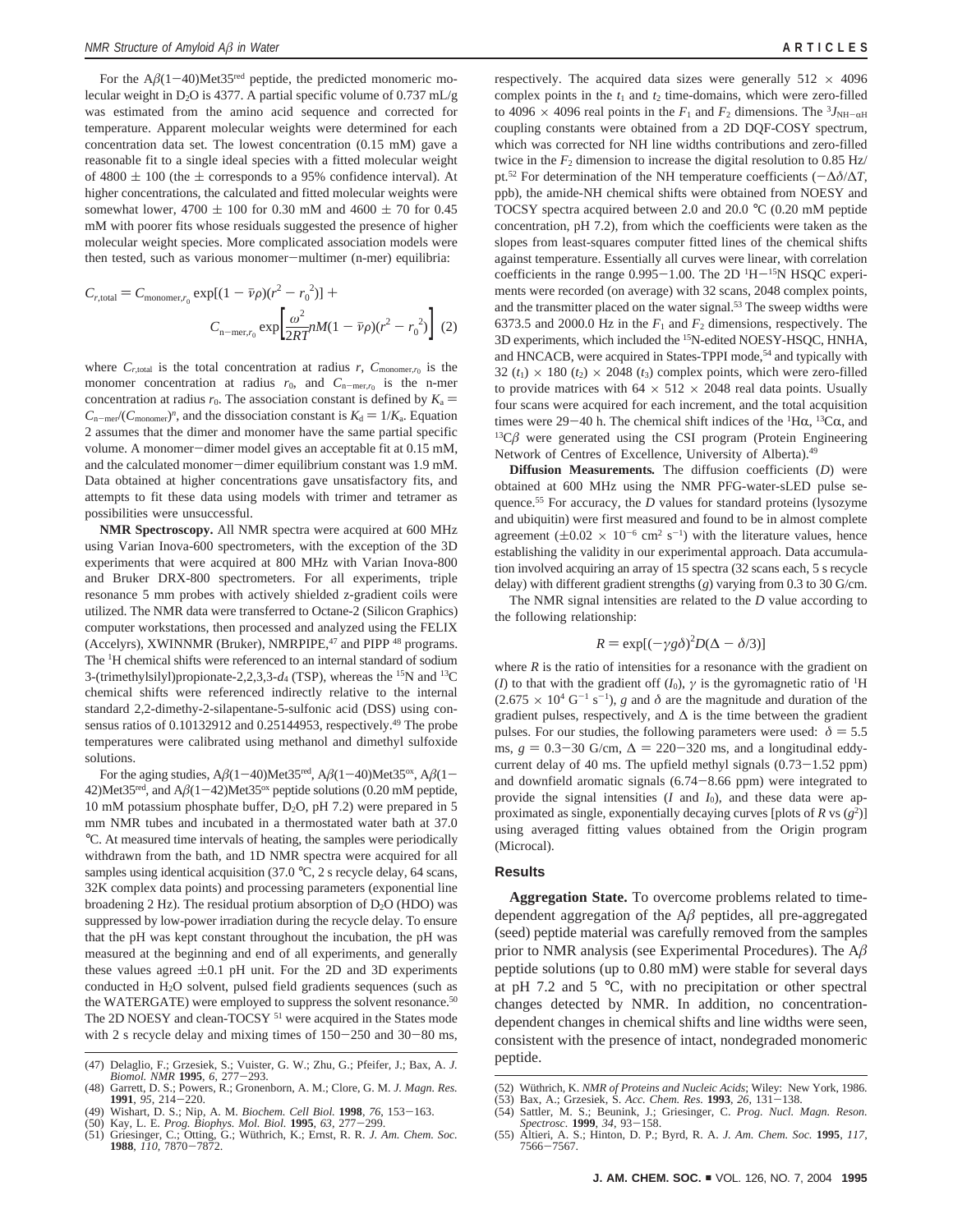

**Figure 1.** (A) Pulse-field gradient diffusion experiments of the  $A\beta(1-40)$  in buffered D<sub>2</sub>O (0.30 mM, 20 °C, pH 7.2), with the exponential decay curve fitting of the spectral integrals in the aliphatic region with increasing gradient strength. The experiment could be reproduced three times, and the precision of the integral data is  $\pm 0.50$ . The diffusion coefficient was calculated from the exponential decay fitting ((12.0  $\pm$  0.35)  $\times$  10<sup>-7</sup> cm<sup>2</sup> s<sup>-1</sup>). (B) Sedimentation equilibrium of the  $A\beta(1-40)$  at 0.15 mM and 40 h incubation at 5 °C. These data gave a reasonable fit to a single ideal species with a molecular weight of  $4756 \pm 111$ , with the lower figure showing the absorbance at 275 nm versus the distance from the center of rotation. The line drawn through the points gives the expected absorbance, assuming a monomer-dimer equilibrium. The upper figure shows the residuals calculated from the actual absorbance values and those represented by the line.

To confirm the  $A\beta$  aggregation state, NMR diffusion and sedimentation equilibrium experiments were undertaken. The translational diffusion coefficient (*D*) provides reliable information about the molecular sizes and the apparent molecular weights of proteins, and in some cases can also provide fractional populations of different aggregation states.56 The *D* values were obtained by monitoring signal losses in the upfield methyl and downfield aromatic spectral regions as a function of gradient strength (Figure 1A), and the calculated *D* values at peptide concentrations of 0.30 mM were (12.0  $\pm$  0.35)  $\times$  $10^{-7}$  cm<sup>2</sup> s<sup>-1</sup>. Using the Stokes-Einstein equation, the molecular hydrodynamic radius was evaluated, and this was consistent with either a monomeric extended, or a folded, compact dimeric structure. If present, the dimeric structure would have to be completely symmetric (due to the presence of one set of NMR resonances for each amino acid residue) or result from a rapid exchange of monomers within a dimer.

The sedimentation equilibrium measurements were carried out with an analytical ultracentrifuge using three peptide concentrations (0.15, 0.30, and 0.45 mM). To ensure that they were consistent with the other samples used for spectral assignments, the samples were first inspected by NMR. For the  $A\beta(1-40)$ Met35<sup>red</sup>, the lowest concentration afforded a reasonably good fit to a single ideal species with a fitted molecular weight of  $4800 \pm 100$ , which provided an acceptable monomerdimer equilibrium constant of 1.9 mM (Figure 1B). At the higher concentrations, somewhat lower calculated, fitted molecular weights (4700  $\pm$  100 and 4600  $\pm$  70) were obtained, with poorer fits whose residual profiles suggested that higher molecular weight species were present. Attempts to fit these latter data using models with trimer and tetramers as possibilities were unsuccessful. These results showed that under the solution conditions employed, the  $A\beta$  exists predominantly (>90%) as a monomer, even though higher molecular weight species are also present, some of which are probably larger than tetramers.

In summary, the lack of any concentration-dependent NMR chemical shift changes, together with the NMR diffusion and sedimentation equilibrium measurements, all establish that the A*â* peptides are predominantly extended and monomeric  $(>90\%)$  over the concentration range  $0.15-0.80$  mM. These results agree with recent sedimentation velocity measurements of the A*â* peptide from another laboratory (Jeff Kelly and Hillal Lashuel, personal communication). The discrepancies with previous reports of stable  $A\beta(1-40)$  and  $A\beta(1-42)$  dimers<sup>57,58</sup> that may be at equilibrium with the monomers<sup>59</sup> may be that their techniques were detecting the higher ordered aggregates, which in our case represent less than 10% and are not seen by NMR. Another possibility may be due to slight variations in the sample preparation protocols, the analytical procedures employed, or possibly the temperature used to assess aggregation (to prevent aggregation, our studies were done without salt and at lower temperatures $33,60,61$ ). Additionally, our sample preparation protocol ensures that the  $A\beta(1-40)$  and  $A\beta(1-42)$  peptides are completely disaggregated before dissolution in aqueous solution at pH 7.2 (see Experimental Procedures).

**NMR Chemical Shift Assignments.** For completing the NMR assignments, it is imperative that a single (stable) structure predominates, giving reproducible data over several days, as required for long 2D and 3D NMR data acquisitions. At concentrations of  $0.20-0.80$  mM, the  $A\beta(1-40)$ Met35<sup>red</sup>, A $\beta$ (1-40)Met35<sup>ox</sup>, and A $\beta$ (1-42)Met35<sup>ox</sup> peptides remained soluble and monomeric in aqueous solution at  $pH$  7.2 and  $0-20$ °C, with no detectable changes in chemical shifts, line widths, or loss of signal/noise. By contrast, at comparable concentrations, the  $A\beta(1-42)$ Met35<sup>red</sup> remained soluble only at temperatures  $\leq$  5 °C. Thus, to maintain a single set of solution conditions and overcome the insolubility issues with the  $A\beta(1-\alpha)$ 

- 
- Snyder, S. W.; Ladror, U. S.; Wade, W. S.; Wang, G. T.; Barrett, L. W.; Matayoshi, E. D.; Huffaker, H. J.; Krafft, G. A.; Holzman, T. F. *Biophys.*

<sup>(57)</sup> Roher, A. E.; Chaney, M. O.; Kuo, Y.-M.; Webster, S. D.; Stine, W. B.; Haverkamp, L. J.; Woods, A. S.; Cotter, R. J.; Tuohy, J. M.; Krafft, G. A.; Bonnell, B. S.; Emmerling, M. R. *J. Biol. Chem.* **<sup>1996</sup>**, *<sup>271</sup>*, 20631-20635.

<sup>(58)</sup> Garzon-Rodriguez, W.; Sepulveda-Becerra, M.; Milton, S.; Glabe, C. G. *J. Biol. Chem.* **<sup>1997</sup>**, *<sup>272</sup>*, 21037-21044. (59) Pallitto, M. M.; Murphy, R. M. *Biophys. J.* **<sup>2001</sup>**, *<sup>81</sup>*, 1805-1822.

*J.* **<sup>1994</sup>**, *<sup>67</sup>*, 1216-1228. (61) Kusumoto, Y.; Lomakin, A.; Teplow, D. B.; Benedek, G. B. *Proc. Natl. Acad. Sci. U.S.A.* **<sup>1998</sup>**, *<sup>95</sup>*, 12277-12282.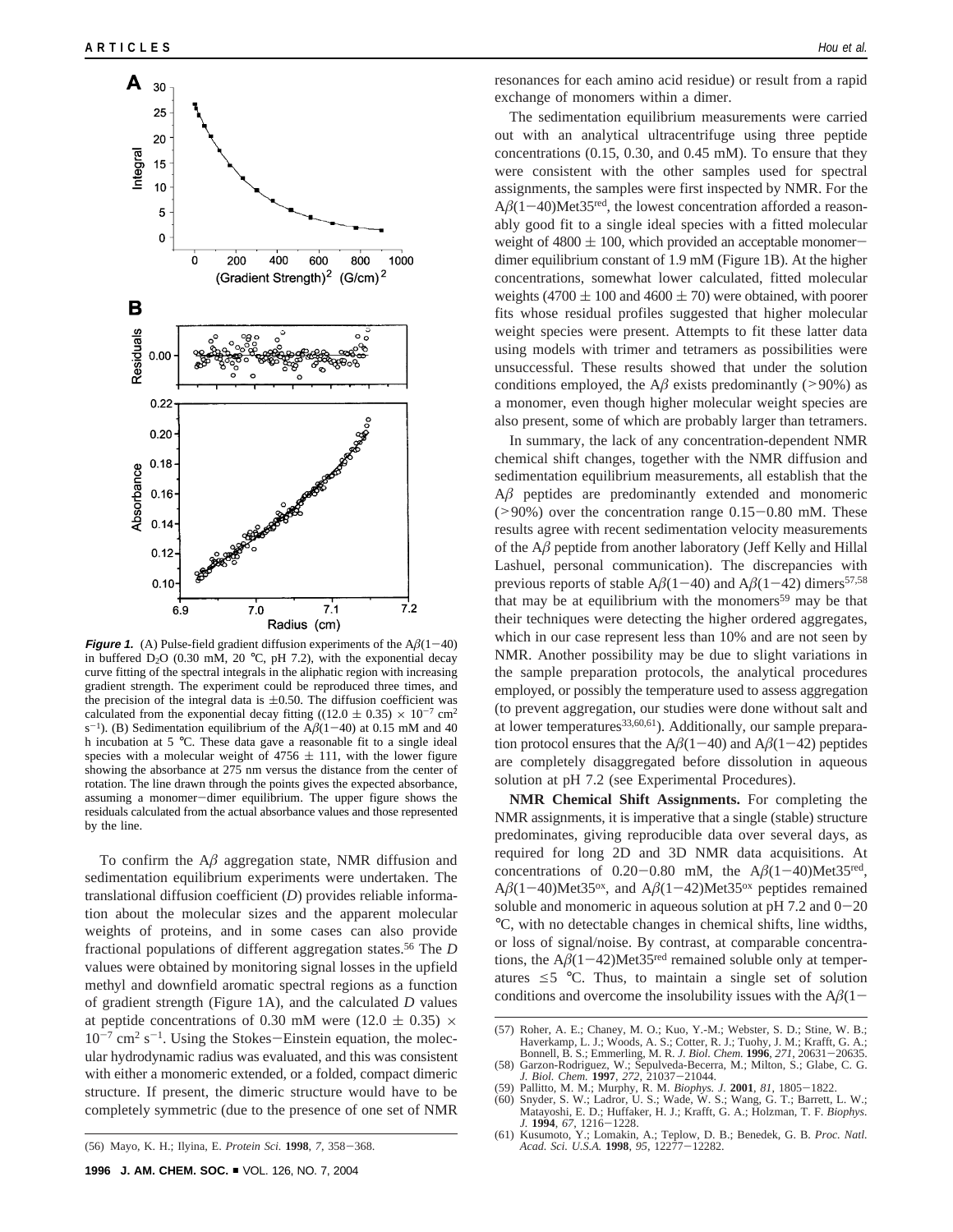

**Figure 2.** Expanded and overlaid TOCSY contour plots (NH-HR region) for the  $A\beta(1-40)$ Met35<sup>red</sup> (green peaks) and  $A\beta(1-42)$ Met35<sup>red</sup> (red peaks) peptides. The two TOCSY spectra (600 MHz) were obtained at 5 °C using 0.80 mM samples in buffered (5 mM sodium phosphate, pH 7.2) aqueous solution (9:1, H<sub>2</sub>O:D<sub>2</sub>O) with 0.50 mM Na<sub>2</sub>EDTA and 0.05 mM NaN<sub>3</sub>. The cross-peaks represent intraresidue couplings between the H $\alpha$  and NH. Peaks displaying apparent chemical shift differences between the  $A\beta(1-40)$ Met35<sup>red</sup> and  $A\beta(1-42)$ Met35<sup>red</sup> are underlined for the former peptide 40)Met35<sup>red</sup> and  $A\beta(1-42)$ Met35<sup>red</sup> are underlined for the former peptide<br>and reside within the Met35–Val40 region. Besides the shift differences and reside within the Met35-Val40 region. Besides the shift differences, separate  $\alpha$ H signals were seen for the Gly38 of A $\beta$ ( $-40$ )Met35<sup>red</sup> (ABX separate  $\alpha$ H signals were seen for the Gly38 of  $A\beta(1-40)$ Met35<sup>red</sup> (ABX spin system) but not for the  $A\beta(1-42)$ Met35<sup>red</sup> (A<sub>2</sub>X spin system).

42)Met35red, the NMR experiments for the four peptides were conducted at 5  $\degree$ C. The relationship of increased A $\beta$  aggregation rates and temperature agrees with earlier reports.<sup>33,61</sup>

The complete <sup>1</sup>H NMR spectra of the  $A\beta(1-40)$ Met35<sup>red</sup>, A $\beta$ (1-40)Met35<sup>ox</sup>, A $\beta$ (1-42)Met35<sup>red</sup>, and A $\beta$ (1-42)Met35<sup>ox</sup> peptides were assigned with the use of standard homonuclear methodology.52 Shown in Figure 2 are superimposed TOCSY spectra of the fingerprint (NH-H $\alpha$ ) region of the A $\beta$ (1-40)-Met35<sup>red</sup> and  $A\beta(1-42)$ Met35<sup>red</sup> peptides. With the exception of minor shift differences (0.1 ppm) for the Met35, the majority of the  ${}^{1}$ H $\alpha$  chemical shifts are identical for the two peptides, indicative of similar secondary structures.<sup>49</sup> However, for residues located at the hydrophobic C-terminus (Val36-Gly37- Gly38-Val39-Val40), several chemical shift differences were apparent, with the NH of the  $A\beta(1-42)$ Met35<sup>red</sup> peptide appearing at slightly higher field by approximately 0.2-0.3 ppm. For the  $A\beta(1-40)$ Met35<sup>ox</sup> and  $A\beta(1-42)$ Met35<sup>ox</sup> peptides, two sets of 1H resonances were seen for the two diastereomeric Met35<sup>ox</sup> side chains, in accordance with previous studies.<sup>24,34</sup>

The NMR assignment of the <sup>15</sup>N atoms was accomplished using data from two 3D NMR experiments (HNHA and <sup>15</sup>Nedited NOESY-HSQC) and well-established assignment protocols.<sup>54</sup> With uniformly <sup>15</sup>N-labeled  $A\beta$  peptides, the backbone 15N chemical shifts were assigned using HNHA data, which provides through-bond connectivity among intraresidue <sup>15</sup>NH, <sup>15</sup>N, and  ${}^{1}$ H $\alpha$  atoms. The assignment task was fairly straightforward, because of the knowledge of the  ${}^{1}H\alpha$  and NH chemical shifts obtained from the homonuclear <sup>1</sup>H NMR data. The few

unresolved assignments, as well as the side-chain Gln15 and Asn27<sup>15</sup>N atoms, were located with the <sup>15</sup>N-edited NOESY-HSQC. Figure 3 presents two 2D HSQC spectra for the 40 and 42-residue peptides, with spectral superimposition of the  $A\beta(1-40)$ Met35<sup>red</sup> and  $A\beta(1-40)$ Met35<sup>ox</sup>, and also the  $A\beta(1-$ 42)Met35<sup>red</sup> and  $A\beta(1-42)$ Met35<sup>ox</sup>. The narrow NH chemical shift dispersion suggests that the four peptides adopt predominantly random extended chain structures. The  $A\beta(1-40)$ -Met35<sup>red</sup> and  $A\beta(1-40)$ Met35<sup>ox</sup> have different NH chemical shifts for the three amino acid residues (Leu34-Met35-Val36) (Figure 3A), while the  $A\beta(1-42)$ Met35<sup>red</sup> and  $A\beta(1-42)$ -Met35<sup>ox</sup> show different NH chemical shifts for six residues (Leu34-Met35-Val36-Gly37-Gly38-Val39) (Figure 3B). The NH shifts are downfield for  $A\beta(1-42)$ Met35<sup>ox</sup> relative to the  $A\beta(1-42)$ Met35<sup>red</sup>, except for Gly37-Gly38 that are shifted upfield.

With uniformly <sup>13</sup>C- and <sup>15</sup>N-doubly labeled  $A\beta$  peptides, the backbone  ${}^{13}C\alpha$  and  ${}^{13}C\beta$  chemical shifts were identified with HNCACB spectral data. The HNCACB experiment correlates the <sup>15</sup>NH and <sup>15</sup>N resonances with the <sup>13</sup>C $\alpha$  and <sup>13</sup>C $\beta$  of both the same amino acid (intraresidue connectivity) and the preceding amino acid (interresidue connectivity).<sup>54</sup> The  $^{13}$ C assignments were utilized for secondary structure determination, as is discussed in the following section.

**Secondary Structure Determination from the NMR Data.** The secondary structures were arrived at from interpretation of the interresidue NOE connectivites among the backbone NH, <sup>1</sup>H $\alpha$ , and <sup>1</sup>H $\beta$  atoms, combined with analysis of the <sup>1</sup>H $\alpha$ , <sup>13</sup>C $\alpha$ , and<sup>13</sup> $C\beta$  chemical shifts.<sup>52</sup> Representative NOE connectivities for the  $A\beta(1-40)$ Met35<sup>red</sup> and  $A\beta(1-40)$ Met35<sup>ox</sup> peptides are displayed in Figure 4, and similar NOE patterns were observed for the  $A\beta(1-42)$ Met35<sup>red</sup> and  $A\beta(1-42)$ Met35<sup>ox</sup> (data not shown). Overall, more NOEs were seen with the peptides containing Met35red, including sequential short-range (adjacent amino acid residues) such as between the  ${}^{1}H\alpha$  and the NH [listed] as  $\alpha N(i,i+1)$ ], as well as weaker-sized NOEs between the adjacent NHs [listed as NN(*i*,*i*+1)]. Medium-range NOEs (nonadjacent residues), such as the  $\alpha N(i,i+2)$  between the  $\alpha H$ of Phe20 and the NH of Glu22, were seen only in certain peptide regions. For the  $A\beta(1-40)$ Met35<sup>red</sup>,  $\alpha N(i,i+2)$  NOEs were seen within the Asp7-Glu11, Phe20-Ser26, and Gly29-Ile31 regions, plus one  $\alpha N(i,i+3)$  NOE between Asp23 and Ser26. With the  $A\beta(1-40)$ Met35<sup>ox</sup> peptide,  $\alpha N(i,i+2)$  NOEs were seen only in the Phe20-Val24 and Gly29-Ile31 regions, and no  $\alpha N(i,i+3)$  NOEs were detected.

For all peptides, the residue-specific ratios of the  $\alpha N(i,i+1)/$  $NN(i,i+1)$  intensities indicate a population weighted heavily toward random extended chain structure.<sup>62</sup> The average values of the *J*-coupling constants between the  ${}^{1}H\alpha$  and NH protons  $(7-8$  Hz) are also consistent with these interpretations, although some values were slightly larger  $(8-9$  Hz), suggesting the possibility of localized *â*-strand structure in some regions. We did not observe any intermolecular NOEs that would be present from aggregation, consistent with monomeric structure as determined from sedimentation equilibrium measurements. The lack of sufficient medium-range and long-range NOEs (greater than four residues apart) suggests that, under the present solution conditions, the  $A\beta$  peptides do not fold into well-defined tertiary

<sup>(62)</sup> Fiebig, K. M.; Schwalbe, H.; Buck, M.; Smith, L. J.; Dobson, C. M. *J. Phys. Chem.* **<sup>1996</sup>**, *<sup>100</sup>*, 2661-2666.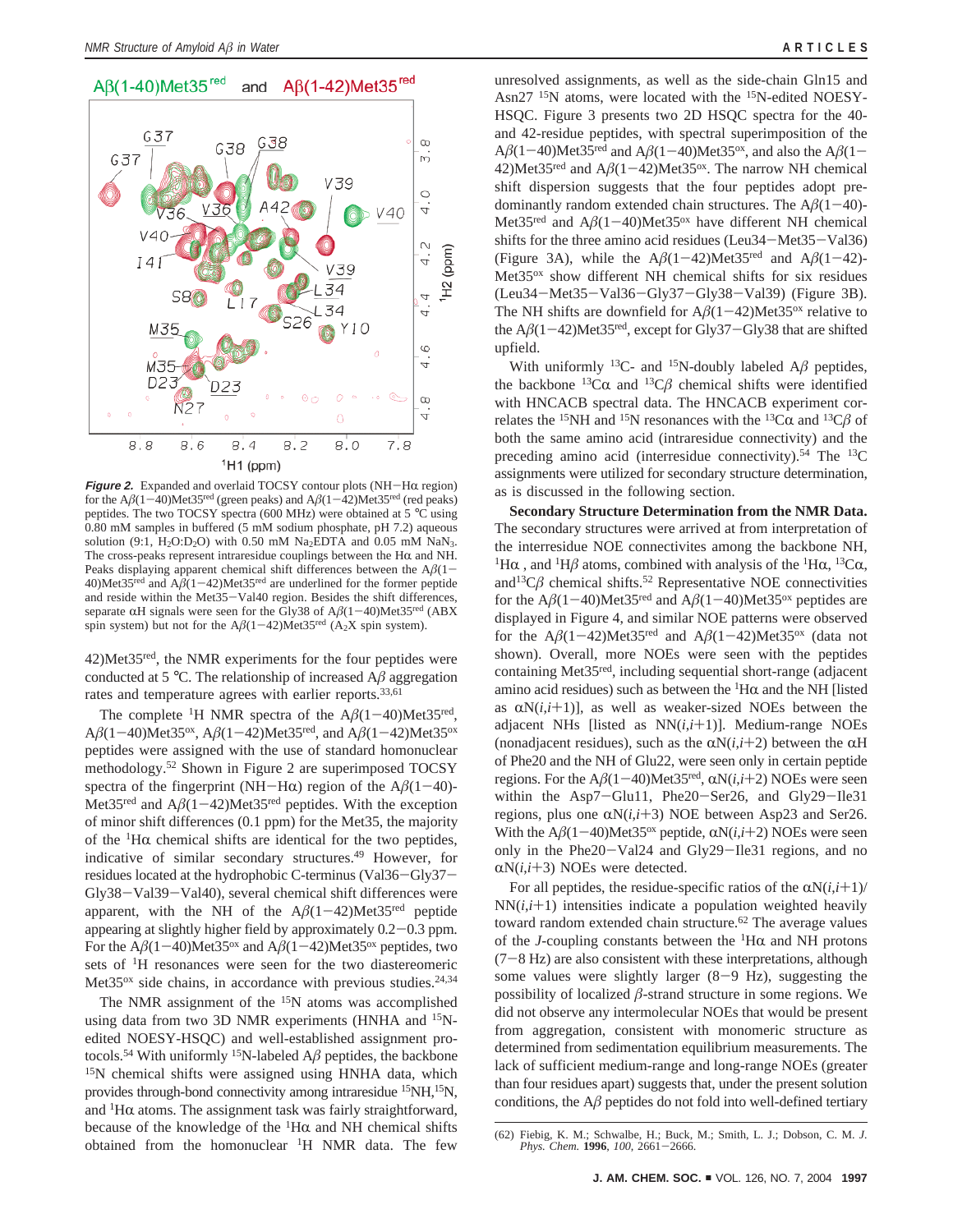

**Figure 3.** The overlaid <sup>1</sup>H-<sup>15</sup>N HSQC spectra of recombinant <sup>15</sup>N-labeled A $\beta$  peptides (0.25 mM) in 9:1 H<sub>2</sub>O:D<sub>2</sub>O, pH 7.2, 5°C. (A) A $\beta$ (1-40)Met35<sup>red</sup> (blue) and  $A\beta(1-40)$ Met35<sup>ox</sup> (red), and (B)  $A\beta(1-42)$ Met35<sup>red</sup> (blue) and  $A\beta(1-42)$ Met35<sup>ox</sup> (red). The <sup>15</sup>NH peaks showing different chemical shifts between the Met35<sup>ox</sup> and Met35<sup>red</sup> peptides are labeled. These data show that oxidation of the Met35 side chain promotes shift changes of the Leu34-Met35-Val36 in  $A\beta(1-40)$  and the Leu34-Met35-Val36-Gly37-Gly38-Val39 in  $A\beta(1-42)$ .



**Figure 4.** Summary of the NH temperature coefficient and observed interresidue sequential NOE data among the backbone NH, H $\alpha$ , and H $\beta$  atoms for the (A)  $A\beta(1-40)$ Met35<sup>red</sup> and (B)  $A\beta(1-40)$ Met35<sup>ox</sup> peptides. The NOE intensities are reflected by the thickness of the lines.

structures. For these reasons and the lack of sufficient input constraints, we did not attempt to solve a tertiary structure using reconstruction algorithms.

Analysis of the solvent exposure and strength of the NH backbone groups was done by hydrogen to deuterium exchange  $(NH \rightarrow ND)$  and measurement of the NH temperature coefficients. For all peptides, the NH  $\rightarrow$  ND exchange rates were extremely rapid in  $D_2O$  solvent at 5 °C and not amenable to rate analysis. With the temperature coefficients, only the NH groups of Glu11 and Ser26 of the  $A\beta(1-40)$ Met35<sup>red</sup> were less than 5, indicative of weak backbone hydrogen bonding (Figure 4). These results, along with the presence of medium-range

NOEs (Figure 4), suggest some proclivity toward turn- or bendlike structures in the Asp7-Glu11 and Phe20-Ser26 regions for the peptides containing Met35red.

To further explore the possibility of residual local structure, estimation of the secondary structures was obtained with the chemical shift indices of the <sup>1</sup>H $\alpha$ , <sup>13</sup>C $\alpha$ , and <sup>13</sup>C $\beta$  atoms (Figure 5).<sup>49</sup> In the CSI analysis, an index of  $-1$ , 0, or 1 corresponds to  $\alpha$ -helix, random coil, or  $\beta$ -strand, respectively, and is assigned to each residue on the basis of the chemical shift deviation relative to the statistic random coil values. The observation of three or more contiguous residues with similar CSI values usually is indicative of a particular secondary structure. With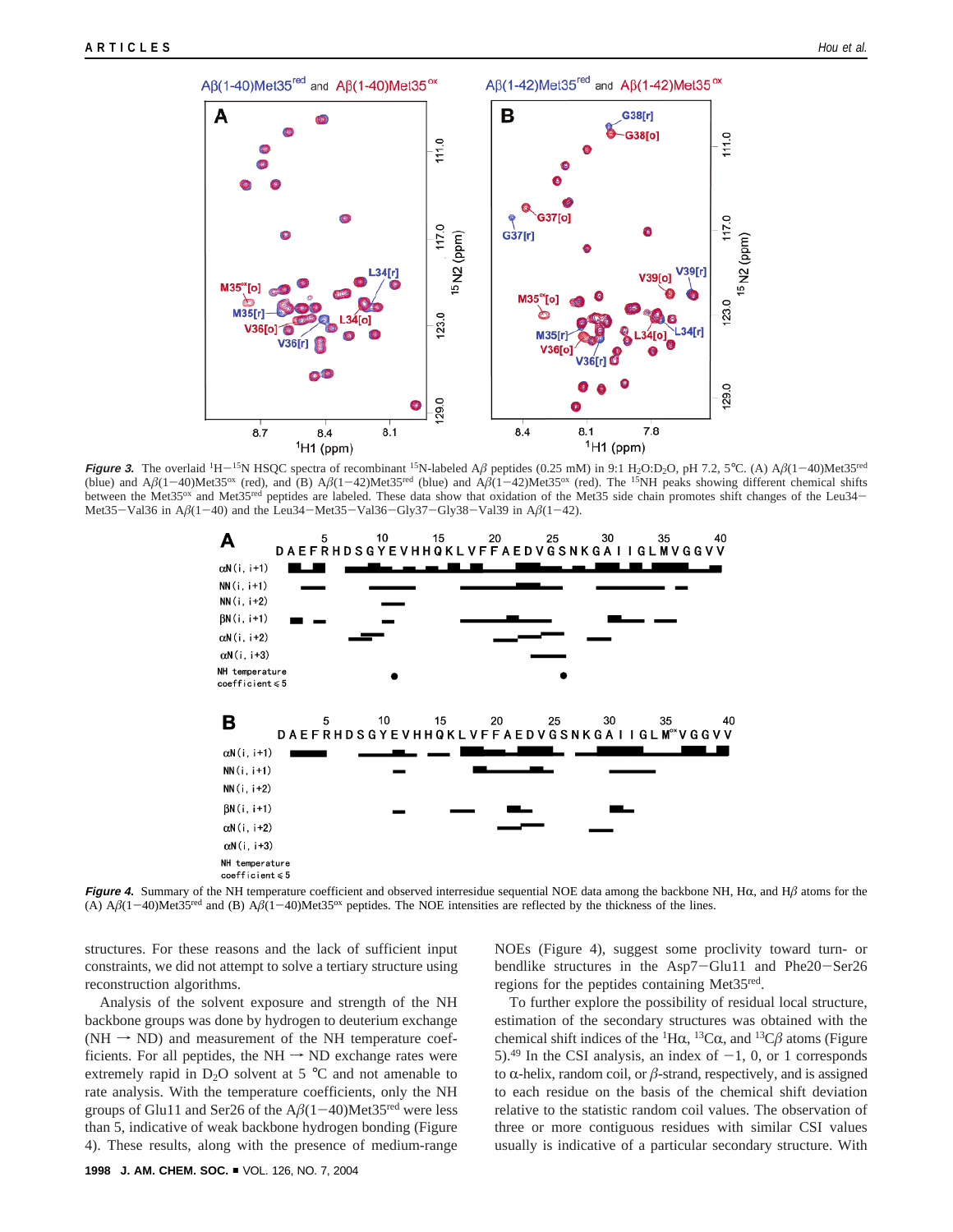

**Figure 5.** The <sup>1</sup>H $\alpha$ , <sup>13</sup>C $\alpha$ , and <sup>13</sup>C $\beta$  chemical shift indices of the (A)  $A\beta(1-40)$ Met35<sup>red</sup>, (B)  $A\beta(1-40)$ Met35<sup>ox</sup>, (C)  $A\beta(1-42)$ Met35<sup>red</sup>, and (D)  $A\beta(1-42)$ 40)Met35<sup>ox</sup> peptides. Indices of -1, 0, and 1 correspond to  $\alpha$ -helix, random coil, and  $\beta$ -strand structures, respectively. The marks along the *x*-axis represent the primary amino acid sequence, and residues showing the primary amino acid sequence, and residues showing indices of  $-1$  and 1 are labeled. The zero CSI values for the <sup>13</sup>C $\alpha$  and the greater sensitivity of the <sup>13</sup>C $\beta$  and <sup>1</sup>H $\alpha$  in detecting  $\beta$ -strand structure i coil and <sup>1</sup>H $\alpha$  > <sup>13</sup>C $\beta$  > <sup>1</sup>H<sup>N</sup>  $\approx$  <sup>13</sup>C $\alpha$   $\approx$  <sup>13</sup>C'  $\approx$  <sup>15</sup>N for distinguishing  $\beta$ -strand from random coil.<sup>63</sup>

the four  $A\beta$  peptides, the majority of the CSI values are zero, demonstrating that they adopt predominantly random structures, consistent with the interpretation using the NOE data. However, based on the <sup>1</sup>H $\alpha$  CSI, the N-terminal residues (Phe4-Ser8) show tendency toward  $\alpha$ -helical structure, although the presence of a stable  $\alpha$ -helix is not supported from the NOE and NH exchange data. CSI differences between the Met35red and Met35ox peptides are apparent, in that the reduced forms favored  $\beta$ -strand structures in specific regions. For example, the <sup>13</sup>C $\beta$ CSI shows *<sup>â</sup>*-strand structure at Leu17-Val18-Phe19-Phe20 for the  $A\beta(1-40)$ Met35<sup>red</sup> but not for the  $A\beta(1-40)$ Met35<sup>ox</sup> (Figure 5A and B). With the  $A\beta(1-42)$ Met35<sup>red</sup>, the <sup>13</sup>C $\beta$  CSI shows  $\beta$ -strand structure at the Leu17-Val18-Phe19-Phe20-Ala21, while with the  $A\beta(1-42)$ Met35<sup>ox</sup> peptide, it is at Val18-Phe19-Phe20 (Figure 5C and D). Larger differences were observed from the  ${}^{1}$ H $\alpha$  CSI at the hydrophobic C-terminal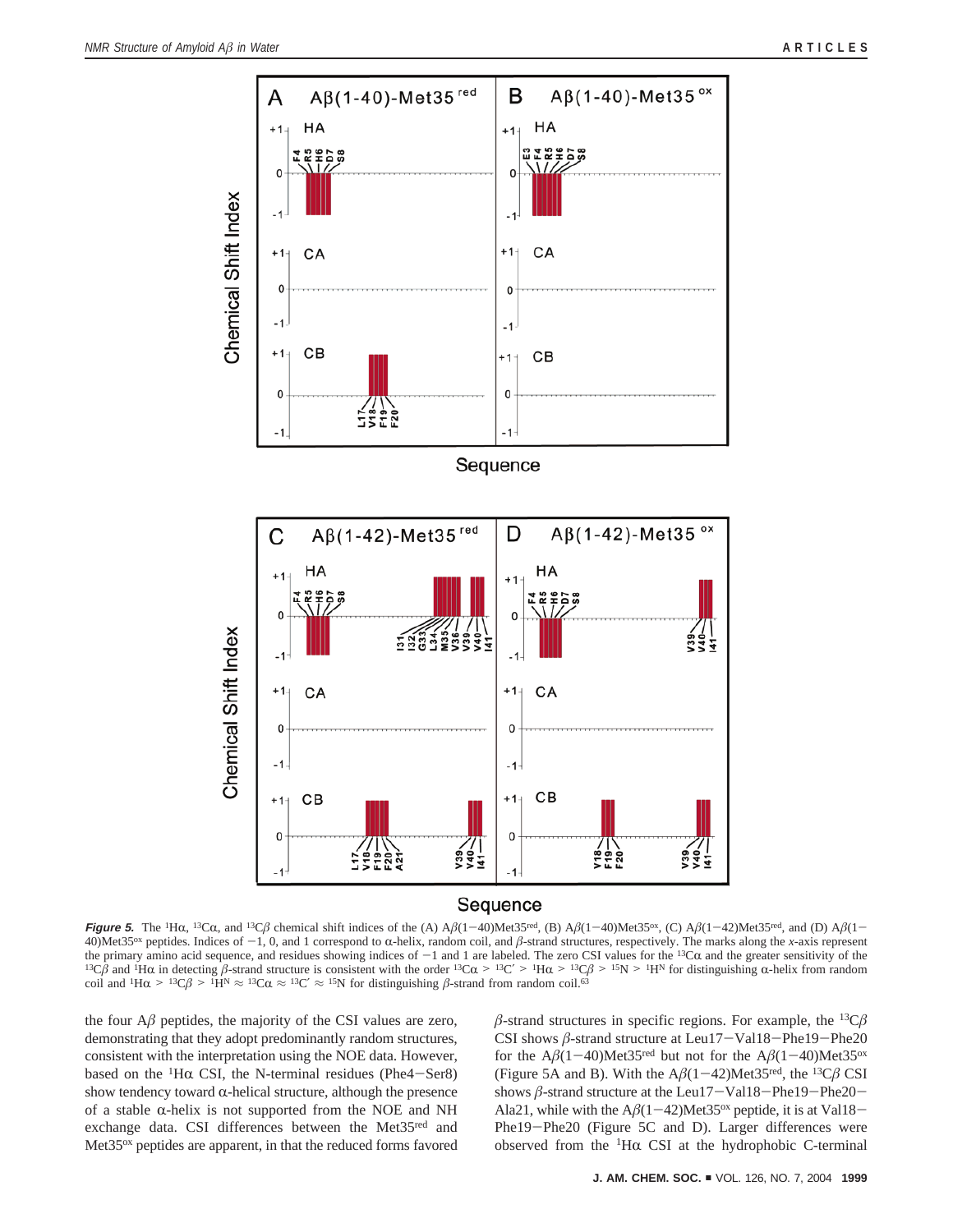segment. For the  $A\beta(1-42)$ -Met35<sup>red</sup>,  $\beta$ -strand structure was observed for Ile31-Val36, and both 42-residue peptides favor  $\beta$ -strand structure at Val39-Val40-Ile41. By contrast, neither of the 40-residue peptides show tendency for *â*-strand structure at the hydrophobic C-terminus (Gly29-Val40), suggesting that this region may not be a driving force for  $\beta$ -aggregation with the  $A\beta(1-40)$ . The zero CSI values for the <sup>13</sup>C $\alpha$  and the greater sensitivity of the <sup>13</sup>C $\beta$  and <sup>1</sup>H $\alpha$  in detecting  $\beta$ -strand structure is consistent with probability-based secondary structure estimations of other proteins.<sup>63</sup> Thus, the reliability of CSI predictions follows the order <sup>13</sup>C $\alpha$  > <sup>13</sup>C' > <sup>1</sup>H $\alpha$  > <sup>13</sup>C $\beta$  > <sup>15</sup>N > <sup>1</sup>H<sup>N</sup> for distinguishing  $\alpha$ -helix from random coil and <sup>1</sup>H $\alpha$  > <sup>13</sup>C $\beta$  >  ${}^{1}H^{N} \approx {}^{13}C\alpha \approx {}^{13}C' \approx {}^{15}N$  for distinguishing  $\beta$ -strand from random coil.<sup>63</sup> Altogether, these results indicate that the  $A\beta$ peptides adopt predominantly random and *â*-strand conformations and that the Met35 oxidation reduces the *â*-strand forming propensities at both the C-terminal and the central hydrophobic segments.

**Influence of the Met35 Oxidation State on the Side-Chain Chemical Shifts.** In general, the Met35 oxidation state did not significantly alter the side-chain NMR chemical shifts, with the exception of the histidine 2H aromatic signals. Graphical depictions of the 2H and 4H chemical shifts for the three histidines (His6, His13, His14) and other aromatic residues (Tyr10, Phe4, Phe19, Phe20) are shown in Figure 6A and B for the two  $A\beta(1-40)$  peptides, and the two  $A\beta(1-42)$  peptides, respectively. The difference map graphs (lower sections) emphasize that oxidation of the Met35 promotes upfield chemical shifts for the histidine 2H signals. This effect is more pronounced for the  $A\beta(1-40)$  (Figure 6A), where upfield shifts of 0.22, 0.28, and 0.30 ppm are seen for His6, His14, and His13, as compared to 0.06, 0.07, and 0.07 ppm for the  $A\beta(1-42)$ -Met35 peptide (Figure 6B). By comparison, the histidine 4H and other aromatic signals (Tyr10, Phe4, Phe19, Phe20) show negligible chemical shift changes  $( $0.05$  ppm). These results$ are remarkable given the extraneous location of the Met35 with the His6, His13, and His14 in the primary sequence.

**Aging Studies.** As discussed in the previous sections, to prevent aggregation, maintain peptide solubility, and obtain reproducible NMR data for a period of several days, the assignments were conducted with  $A\beta$  peptide solutions of low ionic strength, kept at low temperatures ( $\leq$ 5 °C). It is well known that temperature is an important environmental variable that affects  $\beta$ -aggregation and the related conformational conversions (random  $\rightarrow \beta$ -strand).<sup>16,33,61</sup> To explore these conformational changes in greater detail, aggregating A*â* peptide solutions were monitored by 1D NMR spectroscopy at specific time intervals during incubation at higher temperature (37 °C instead of 5 °C). In brief, three major spectral changes were observed: (1) in the aromatic region  $(6.8-7.8$  ppm), the 2H signals for the three histidines (His6, His13, His14) progressively moved upfield, (2) peak movements were present in the 2.60- 3.00 ppm region, and (3) there was a progressive loss in signal/ noise.

Graphical plots showing the gradual changes of the histidine 2H chemical shifts with incubation time are shown in Figure 7A and B for the  $A\beta(1-40)$  and  $A\beta(1-42)$  peptides, respectively. To facilitate comparison between the Met35red and Met35ox peptides, the graphs contain two *y*-axes: the left *y*-axis



**Figure 6.** Bar graph showing the aromatic ring <sup>1</sup>H $\alpha$  chemical shifts for the (A)  $\Delta\beta(1-40)$ Met35<sup>red</sup> (blue) and  $\Delta\beta(1-40)$ Met35<sup>ox</sup> (red) and (B) the (A)  $A\beta(1-40)$ Met35<sup>red</sup> (blue) and  $A\beta(1-40)$ Met35<sup>ox</sup> (red) and (B)  $A\beta(1-42)$ Met35<sup>red</sup> (blue) and  $A\beta(1-40)$ Met35<sup>ox</sup> (red) pentides. The  $A\beta(1-42)$ Met35<sup>red</sup> (blue) and  $A\beta(1-40)$ Met35<sup>ox</sup> (red) peptides. The difference man represents the chemical shift difference hetween the Met35<sup>red</sup> difference map represents the chemical shift difference between the Met35red and Met35ox. These data establish that the Met35 oxidation state exerts a large effect on the histidine 2H chemical shift in the  $A\beta(1-40)$  peptide.

represents the histidine 2H chemical shift for Met35red peptides, while the right *y*-axis represents the histidine 2H for the Met35<sup>ox</sup> peptides. These data establish the Met35 oxidation hinders upfield movement of these signals and that this effect is more pronounced with the  $A\beta(1-40)$  peptide. The  $A\beta(1-40)$ Met35<sup>ox</sup> and  $A\beta(1-42)$ Met35<sup>ox</sup> peptides showed only minor movements (>0.01 ppm) of the histidine 2H and only minor losses in signal/noise throughout incubation at 37 °C. For the  $A\beta(1-\alpha)$ 40)Met35red, the total upfield shifts observed after 180 h incubation are 0.03, 0.02, and 0.02 ppm for His6, His13, and His14, respectively, whereas for the  $A\beta(1-42)$ Met35<sup>red</sup> peptide upfield shifts of 0.02, 0.01, and 0.01 ppm were seen after 44 h incubation. The latter peak movements took place over shorter incubation times, because the  $A\beta(1-42)$  peptide has enhanced *â*-aggregation rates. The most pronounced movements of the histidine 2H occurred during the first 40 h incubation with the  $A\beta(1-40)$ Met35<sup>red</sup>, while comparable movements occurred with the  $A\beta(1-42)$ Met35<sup>red</sup> peptide within the first 10 h. With the exception of the loss in signal/noise, no other spectral changes (63) Wang, Y.; Jardetzky, O. *Protein Sci.* **<sup>2002</sup>**, *<sup>11</sup>*, 852-861. were observed, except for some minor peak movements within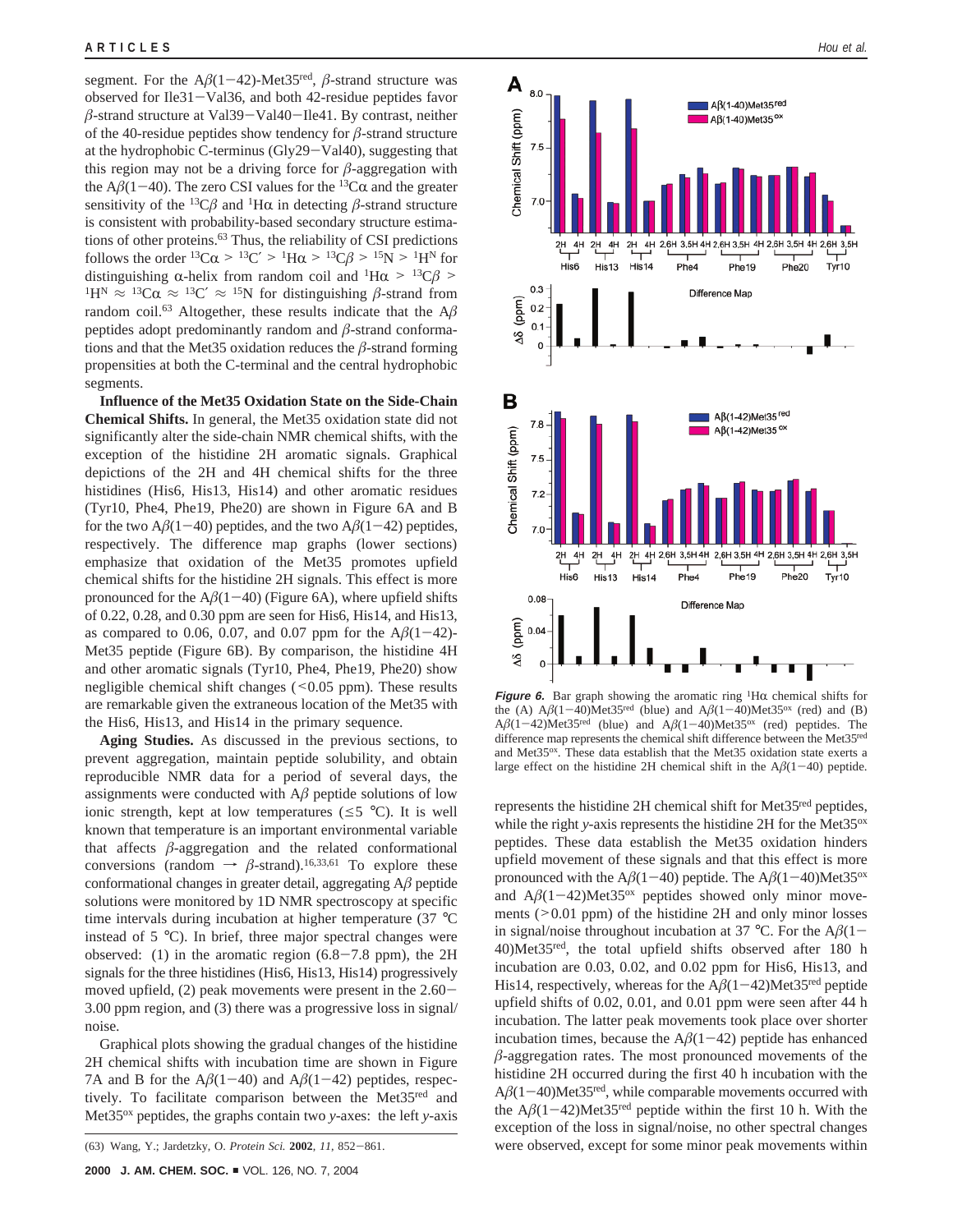# Histidine-2H Chemical Shift



**Figure 7.** Graphical representations showing changes of the histidine 2H NMR chemical shifts that occur during incubation at 37 °C. (A)  $A\beta(1-\alpha)$ 40)Met35<sup>red</sup> (blue) and  $A\beta(1-40)$ Met35<sup>ox</sup> (red) and (B)  $A\beta(1-42)$ Met35<sup>red</sup> (blue) and  $A\beta(1-40)$ Met35<sup>ox</sup> (red) (0.20 mM, pH 7.2, buffered D<sub>2</sub>O solution). To facilitate comparison, the graphs are presented with two *y*-axes: left *y*-axis for the Met<sup>35red</sup> and right *y*-axis for the Met<sup>35ox</sup> peptides.

the 2.60-3.00 ppm region. These latter chemical shift changes could be from the  $\beta$ CH<sub>2</sub> side chains of the aspartic acid, asparagines, or the  $\epsilon$ CH<sub>2</sub> of the lysine residues. Additional studies for identification of the residues responsible for these movements are currently underway.

#### **Discussion**

The  $A\beta$  peptide is a normal physiologic constituent that from certain age-related microenvironmental changes undergoes  $\beta$ -aggregation and fibrillation. These self-assembly processes involve a conformational conversion from soluble, monomeric random structures into aggregated  $\beta$ -pleated sheet structures (random  $\rightarrow \beta$ -strand), with the latter structure eventually precipitating as amyloid fibrils. Increasing research efforts are directed at detecting AD in its earliest stages, including those before it is clinically symptomatic. Knowledge of the structures and mechanisms associated with the early events of  $A\beta$  selfassembly would greatly facilitate the development of specific  $\beta$ -aggregation inhibitors that could ameliorate the effects associated with the  $A\beta$ -induced neurotoxicity.<sup>1,10-13</sup>

**Previous Solution NMR Studies of the A***â* **Peptide.** The majority of earlier NMR reports utilized smaller-sized A*â*

peptide fragments and/or aqueous solutions containing additives such as organic cosolvents or detergents, which as expected encourage mostly  $\alpha$ -helical structure.<sup>24,27-31,35</sup> These additives are presumably membrane mimicking and prevent *â*-aggregation, and hence are more conducive to NMR studies.

For conciseness, we restrict our discussion to previous NMR studies done in aqueous solution without additional cosolvents or detergents, which to the best of our knowledge include three reports of the following peptides:  $A\beta(12-28)^{33} A\beta(10-35)^{32}$  $A\beta(1-40)$ Met35<sup>ox</sup>,<sup>34</sup> and  $A\beta(1-42)$ Met35<sup>ox</sup>,<sup>34</sup> The NMR stud-<br>ies of the  $A\beta(12-28)$  fragment demonstrated that elevated ies of the  $A\beta(12-28)$  fragment demonstrated that elevated temperatures promote a random  $\rightarrow \beta$ -strand conversion localized at the Phe20-Ala21-Glu22 peptide region.<sup>33</sup> To some extent, these results agree with our work of the full length A*â* peptides, in that our CSI data show tendencies toward *â*-strand structure for regions containing both Phe20 and Ala21 (Figure 5).

Subsequent NMR studies showed that the  $A\beta(10-35)$  fragment adopts a collapsed coil (mostly random) with a welldefined central hydrophobic cluster (Leu17-Ala21) and turnor bendlike structures (Asp7-Glu11 and Phe20-Ser26).32 The  $A\beta(10-35)$  peptide was used instead of the full length 40- and 42-peptides, because it has greater solubility, adheres to preexisting amyloid plaques, and has  ${}^{1}H\alpha$  chemical shifts nearly identical to those of the  $A\beta(1-40)$ Met35<sup>red</sup> (this implies that the  $A\beta(10-35)$  and  $A\beta(1-40)$  peptides have similar structures). Our NOE and NH temperature coefficient data (Figure 4) demonstrate that the full length  $A\beta$  peptides with Met35<sup>red</sup> have similar tendencies for bend- or turnlike structures at Asp7- Glu11 and Phe20-Ser26; however, we did not observe a collapsed coil structure, nor did we see numerous long-range NOE interactions, such as between the aromatic ring of Tyr10 and the methyl group of Ala21.<sup>32</sup> These differences are probably due to the different peptide lengths and/or solution conditions (i.e., the NMR studies of the  $A\beta(10-35)$  were conducted at pH 5.7, while the present studies were done at pH 7.2).

The third report performed NMR studies of the  $A\beta(1-40)$ -Met35<sup>ox</sup> and  $A\beta(1-42)$ Met35<sup>ox</sup> peptides in aqueous Tris-HCl buffered solutions at pH  $6.4 - 8.2$ ,<sup>34</sup> and the major conclusion was that both peptides adopt primarily nonglobular structures that deviate from random coil behavior with bendlike structures in the Ser8-Val12 and Phe20-Val24 regions. In addition,  $15N{1H}$  NOE data showed that the  $A\beta(1-42)$ Met35<sup>ox</sup> has reduced flexibility at the C-terminus relative to the  $A\beta(1-40)$ -Met35<sup>ox</sup>. For the most part, these conclusions agree with our results, in that at pH 7.2 the  $A\beta$  peptides are largely random, but have proclivity toward bend- or turnlike structures in nearly identical regions. Additionally, the previously reported<sup>34</sup> decreased flexibility of the  $A\beta(1-42)$ Met35<sup>ox</sup> C-terminus is consistent with our CSI data, in which the  $A\beta(1-42)$ Met35<sup>ox</sup> C-terminus is more structured than that of the  $A\beta(1-40)$ Met35<sup>ox</sup> (Figure 5). However, we saw fewer medium-range NOEs, and we did not observe rapid aggregation/precipitation of the  $A\beta(1-\alpha)$ 42)Met35<sup>ox</sup> at 4 °C. These inconsistencies may be partly due to the different sample preparation procedures and/or solution conditions. For the previous studies,  $34$  the NMR measurements were done at pH 6.4-8.2, while all of our work was done at  $pH$  7.2. Because the  $A\beta$  aggregation and precipitation is strongly enhanced below pH 7,<sup>16,64,65</sup> it is possible that  $A\beta$  seeds<sup>17,36</sup>

<sup>(64)</sup> Fraser, P. E.; Nguyen, J. T.; Surewicz, W. K.; Kirschner, D. A. *Biophys. J.* **<sup>1991</sup>**, *<sup>60</sup>*, 1190-1201.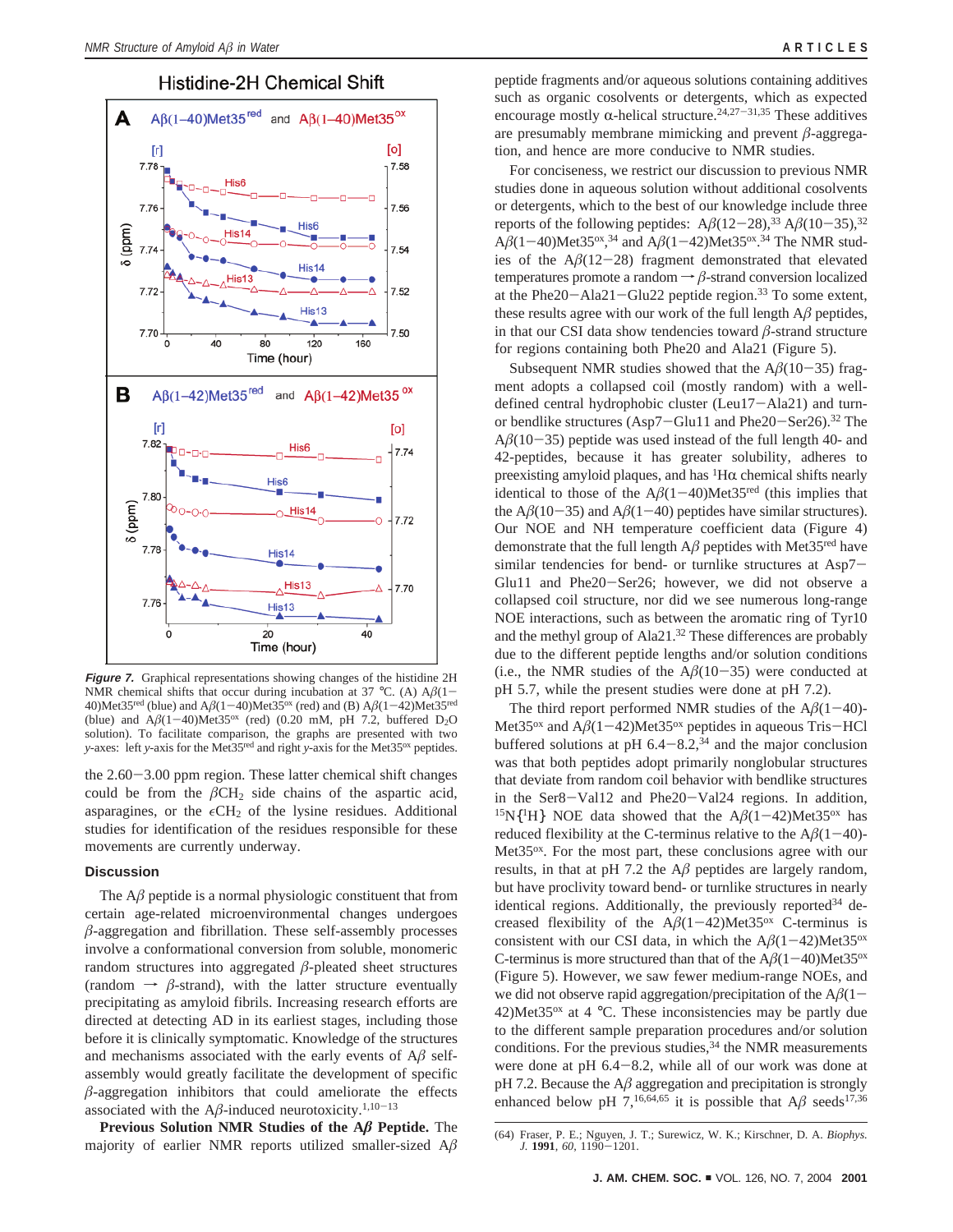were present in the previously reported NMR samples.<sup>34</sup> If present, these seeds can promote  $\beta$ -strand structure/aggregation and are sometimes unknowingly present. With our sample disaggregation protocol (see Experimental Procedures), all seeds were effectively removed, and the pH never dropped below 7.2, thus preventing seed-induced  $\beta$ -strand structure formation and aggregation.

**Comparison of the NMR Data for the A***â***Met35red and A***â***Met35ox Peptides.** We and others previously established that oxidation of the Met35 side chain inhibits  $\beta$ -aggregation and fibrillation of the  $A\beta(1-40)$  and  $A\beta(1-42)$  peptides<sup>24-26</sup> and that the inhibition may be due to the increased polarity imparted by the Met35 sulfoxide at the hydrophobic C-terminus (residues  $29-40$  and  $29-42$ ). The present NMR data now establish that this inhibition is more complicated and is not just confined to the C-terminus.

The NMR data demonstrate that the  $A\beta$  peptides adopt predominantly random extended chain structures, with residual local structures that could be early folded motifs in  $\beta$ -aggregation and amyloid formation. The  $A\beta$  peptides with Met35<sup>red</sup> have more regions that deviate from random coil structure, as shown by the CSI data and the greater amounts of short- and mediumrange NOE connections. The extra NOEs are predominantly located in the Asp7-Glu11 and Asp23-Ser26 regions, which include one  $\alpha N(i,i+3)$  and three  $\alpha N(i,i+2)$  NOEs (Figure 4). In addition, all of the NH temperature coefficients for the  $A\beta(1-\alpha)$ 40)Met35ox are larger than 5 (indicative of weak NH backbone hydrogen bonding), while the  $A\beta(1-40)$ Met35<sup>red</sup> has two NH temperature coefficients less than 5 (Glu11 and Ser26). These data suggest that the  $A\beta(1-40)$ Met35<sup>red</sup> is more predisposed to forming turn- or bendlike structures centered at Asp7-Glu11 and Asp23-Ser26, similar to those seen with the  $A\beta(10-35)$ peptide.32 Interestingly, turn- or bendlike structures are common structural motifs in unfolded states of proteins and peptide fragments.<sup>66</sup>

The CSI  $^{13}C\beta$  data establish that all peptides, except the  $A\beta(1-40)$ Met35<sup>ox</sup>, show tendency toward  $\beta$ -strand structure in the central hydrophobic region, which includes Leu17-Ala21, Leu17-Phe20, and Val18-Phe20 for the  $A\beta(1-42)$ Met35<sup>red</sup>,  $A\beta(1-40)$ Met35<sup>red</sup>, and  $A\beta(1-42)$ Met35<sup>ox</sup> peptides, respectively. Noticeably, the lengths of these regions are consistent with the relative peptide  $\beta$ -aggregation rates:  $A\beta(1-42)$ Met35<sup>red</sup> (5 residues, most aggregation prone)  $> A\beta(1-40)$ Met35<sup>red</sup>  $(4 \text{ residues})$  >  $A\beta(1-42)$ Met35<sup>ox</sup> (3 residues) >  $A\beta(1-40)$ -Met35<sup>ox</sup> (0 residues, least aggregation prone). The importance of the central hydrophobic region for *â*-aggregation has previously been noted,  $67-69$  and the core of the amyloid  $\beta$ -strand structure is composed of Leu17-Ala21.<sup>70</sup>

Regarding the hydrophobic C-terminus (residues 29-40 or 29-42), the CSI <sup>1</sup>H $\alpha$  data reveal that both 40-residue peptides have no inclination toward  $\beta$ -strand structure, whereas the

 $A\beta(1-42)$ Met35<sup>red</sup> has two regions (Ile31-Val36 and Val39-Ile41) and the  $A\beta(1-42)$ Met35<sup>ox</sup> has one region (Val39-Ile41). The CSI <sup>13</sup>C $\beta$  data also show that the Val39-Val40-Ile41 favor  $\beta$ -sheet structure in the A $\beta$ (1-42) and not the A $\beta$ (1-40) peptide, regardless of the Met35 oxidation state (Figure 5). There are also differences in the NH chemical shifts (Figure 3), where oxidation causes six NH signals to shift with the A $\beta$ (1-42) (Leu34-Met35-Val36-Gly37-Gly38-Val39), while only three residues with the  $A\beta(1-40)$  (Leu34-Met35-Val36). These results suggest that the hydrophobic C-terminus plays an important role in the amyloid associated random  $\rightarrow \beta$ -sheet transition for the longer  $A\beta(1-42)$  and not the shorter  $A\beta(1-$ 40) peptide, consistent with previous proposals.<sup>16,17</sup>

With the exception of the  $A\beta(1-40)$ Met35<sup>ox</sup>, the NMR data establish that the central hydrophobic region is important for  $β$ -aggregation for all peptides, plus the C-terminus is important with the longer 42-residue peptide,<sup>16,17,65</sup> and that Met35 oxidation perturbs both of these effects.

**Effect of the Met35 Oxidation State on the Histidine Chemical Shifts During Aging.** The unique structure of the imidazole ring enables histidine to be involved in metal binding, hydrogen bonding, and salt-bridging. Numerous reports have shown that the histidine residues have important roles in the A*â* aggregation into *â*-strand structures, possibly through histidine<sup>+</sup>---carboxylate<sup>-</sup> (Asp<sup>-</sup> or Glu<sup>-</sup>) salt-bridge formation<sup>3,71-73</sup> or by the A $\beta$  binding to glycosaminoglycans,<sup>74</sup> copper,<sup>23,75</sup> zinc,<sup>75</sup> or Congo red.<sup>76</sup> For the present study, the possibility that the histidine NMR chemical shift movements may be caused by pH changes or metal binding is insignificant, because the pH of the NMR samples remained constant and all of the samples contained excess amounts of Na<sub>2</sub>EDTA that effectively removes trace metal contaminants.

The aging studies establish two important facts, that the histidine side chains play important roles in the  $A\beta$  self-assembly and that the Met35 oxidation state strongly influences the level of this contribution (Figure 7). With the  $A\beta(1-40)$ Met35<sup>red</sup> and the  $A\beta(1-42)$ Met35<sup>red</sup> peptides, the nearly identical chemical shift changes for the three histidines (His6, His13, and His14) suggest that they contribute equally and may be involved in similar reactions (Figure 8). The upfield shifts of the 2H correspond to a loss in the amount of protonated histidine, which, based on the experimentally determined  $pK_a$  6.5–6.6 value,<sup>77</sup> constitutes about  $10-20%$  at pH 7.2. Because the histidine 2H NMR signals move upfield during the aggregation events, it seems reasonable to conclude that the movement corresponds to a loss in the amount of His-H+ present in solution at pH 7.2 that is equilibrating with uncharged His. The loss in the amount of NMR-detectable His-H+ could be from

- (71) Fraser, P. E.; McLachlan, D. R.; Surewicz, W. K.; Mizzen, C. A.; Snow, A. D.; Nguyen, J. T.; Kirschner, D. A. J. Mol. Biol. 1994, 244, 64-73. A. D.; Nguyen, J. T.; Kirschner, D. A. *J. Mol. Biol.* **<sup>1994</sup>**, *<sup>244</sup>*, 64-73. (72) Huang, T. H. J.; Fraser, P. E.; Chakrabartty, A. *J. Mol. Biol.* **1997**, *269*,
- 
- <sup>214</sup>-224. (73) Tjernberg, L. O.; Callaway, D. J.; Tjernberg, A.; Hahne, S.; Lilliehook, C.; Terenius, L.; Thyberg, J.; Nordstedt, C. *J. Biol. Chem.* **1999**, *274*, <sup>12619</sup>-12625. (74) Giulian, D.; Haverkamp, L. J.; Yu, J.; Karshin, W.; Tom, D.; Li, J.;
- Kazanskaia, A.; Kirkpatrick, J.; Roher, A. E. *J. Biol. Chem.* **1998**, *273*, <sup>29719</sup>-29726. (75) Curtain, C. C.; Ali, F.; Volitakis, I.; Cherny, R. A.; Norton, R. S.;
- Beyreuther, K.; Barrow, C. J.; Masters, C. L.; Bush, A. I.; Barnham, K. J. J. Biol. Chem. 2001, 276, 20466-20473. *J. Biol. Chem.* **<sup>2001</sup>**, *<sup>276</sup>*, 20466-20473. (76) Inouye, H.; Nguyen, J.; Fraser, P.; Shinchuk, L.; Packard, A.; Kirschner,
- 
- D. Amyloid: *Int. J. Exp. Clin. Invest.* **2000**, 7, 179–188.<br>(77) Ma, K.; Clancy, E. L.; Zhang, Y.; Ray, D. G.; Wollenberg, K.; Zagorski, M. G. *J. Am. Chem. Soc.* **1999**, *121*, 8698–8706.

<sup>(65)</sup> Burdick, D.; Soreghan, B.; Kwon, M.; Kosmoski, J.; Knauer, M.; Henschen, A.; Yates, J.; Cotman, C.; Glabe, C. *J. Biol. Chem.* **<sup>1992</sup>**, *<sup>267</sup>*, 546-554.

<sup>(66)</sup> Dyson, H. J.; Wright, P. E. *Nat. Struct. Biol.* **<sup>1998</sup>**, 499-503.

<sup>(67)</sup> Hilbich, C.; Kisters-Woike, B.; Reed, J.; Masters, C. L.; Beyreuther, K. *J. Mol. Biol.* **<sup>1992</sup>**, *<sup>228</sup>*, 4609-4473.

<sup>(68)</sup> Esler, W. P.; Stimson, E. R.; Ghilardi, J. R.; Lu, Y.-A.; Felix, A. M.; Vinters, H. V.; Mantyh, P. W.; Lee, J. P.; Maggio, J. E. *Biochemistry* **1996**, *35*,

<sup>13914</sup>-13921. (69) Pallitto, M. M.; Ghanta, J.; Heinzelman, P.; Kiessling, L. L.; Murphy, R. M. *Biochemistry* **<sup>1999</sup>**, *<sup>38</sup>*, 3570-3578.

<sup>(70)</sup> Inouye, H.; Kirschner, D. A. *The Nature and Origin of Amyloid Fibrils*; John Wiley & Sons: New York, 1996; Ciba Foundation Symposium, 22- 39.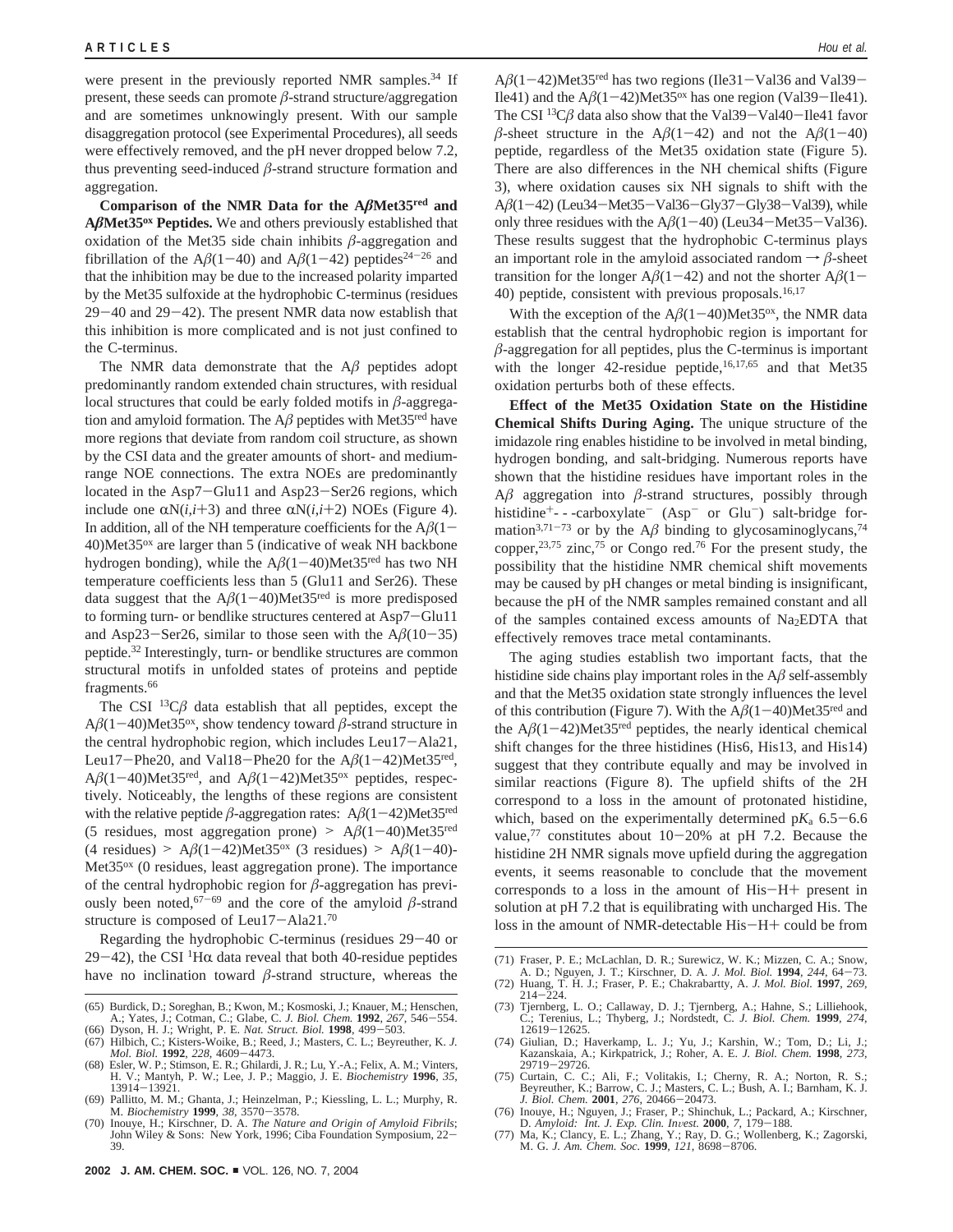

Figure 8. Proposed mechanism to account for the age-induced upfield shifts of the histidine 2H NMR signals (NMR data shown in Figure 7). The His6, His13, and His14 side chains have comparable p*K*<sub>a</sub> values,<sup>77</sup> and at pH 7.2 they exist in equilibrium between protonated and unprotonated states (the latter predominates), and both appear as the same time-averaged NMR signal. As aggregation ensues, the side chains of the aspartic acid or glutamic acid residues bond with the protonated histidines to form intermolecular salt-bridges that are important for stabilizing the non-NMR detectable *â*-strand aggregates.3,71-<sup>73</sup> The loss of protonated histidine causes the average NMR signal to shift upfield.

its involvement in aggregation. The larger and more gradual upfield chemical shift movements seen with the  $A\beta(1-40)$ -Met35<sup>red</sup> suggest that histidine side chains serve an important and protracted role in  $\beta$ -aggregation. This conclusion is supported by comparison of the static (without aging) histidine-2H chemical shifts (Figure 6). For the His6, His14, and His13, oxidation of the Met35 side chain promotes upfield shifts of 0.22, 0.28, and 0.30 ppm in the  $A\beta(1-40)$  (Figure 6A), but only  $0.06-0.07$  ppm differences for the  $A\beta(1-42)$  peptide (Figure 6B).

During aging, the observation of additional peak movements in the 2.60-3.00 ppm region (data not shown) suggests that the side chains of the aspartic acid residues could be involved in reactions with the histidines, such as by  $His^{+}$  - -Asp<sup>-</sup> saltbridging (the chemical shift of the Asp- $\beta$ CH<sub>2</sub> is 2.6–2.9 ppm). To determine whether the aspartic acid residues are indeed forming salt-bridges with the histidines, additional studies with selectively  $^{13}$ C- and  $^{15}$ N-labeled aspartic acid residues are currently underway.

**Influence of the Met35 Oxidation State on the Mechanism** of  $\beta$ **-Amyloidosis.** We previously established that oxidation of the Met35 side chain disrupts the normal  $A\beta$  fibrillation events by preventing formation of the amyloid protofibril and other mature fibrils.26 The present NMR results, along with other recent chemical studies using a novel photoinduced cross-linking procedure,78 suggest that this disruption may occur during the early stages of  $A\beta$  assembly and that the  $A\beta(1-40)$ Met35<sup>red</sup>, A $\beta$ (1-40)Met35<sup>ox</sup>, A $\beta$ (1-42)Met35<sup>red</sup>, and A $\beta$ (1-42)Met35<sup>ox</sup> peptides may aggregate by different pathways.

In general, the driving force for  $\beta$ -aggregation and fibrillation is hydrophobic, with electrostatic interactions playing an important but secondary role.8,71,79 In the early stages of  $β$ -aggregation, monomers adopt partially structured conformations, which in turn associate to form spherical aggregates that act as seeds and accrete more monomers to form larger

neurotoxic aggregates. In the subsequent fibrillation stages, the larger aggregates assemble together (laterally or end-to-end), producing protofibrils that with further maturation form Type 1 and Type II amyloid fibrils.79 Although progress has been made in the characterization of the fibril structures, very little is known about the early formed, partially structured conformations, including the residues and side chains involved in the self-association processes.

Shown in Figure 9 is a hypothetical scheme for the  $A\beta$  selfassembly process, in which the NMR-detectable events correspond to unfolded or partly folded monomers, which lead to the production of small soluble aggregates and eventually the larger less soluble amyloid fibrils. In solution, the A*â* peptide exists as an ensemble of rapidly equilibrating conformations (monomeric random extended, aggregated *â*-strand, turns, bends, or kinks), in which the NMR-detectable data correspond to monomeric peptide, that based on the CSI and NOE data fit with a predominantly random extended chainlike structure. However, within the ensemble, if a particular peptide region is leaning more toward aggregated *â*-strand (instead of just random structure), then the average CSI and NOE data should reflect these changes.

On the basis of the present NMR results and other experimental data, we propose that different early association processes occur with the four  $A\beta$  peptides investigated herein. In the first step, the four  $A\beta$  peptides undergo different residue-specific, hydrophobic association with accompanying turn- or bendlike formation, while in the second step electrostatic association occurs, in which the histidine side chains play important roles in stabilizing the fibrils (possibly by salt-bridging). The residues involved in the hydrophobic association were selected from their predisposition for  $\beta$ -strand structure (Figure 5), and the turnor bendlike structures (Asp7-Glu11 and Phe20-Ala30) follow from medium-range NOE connectivities (Figure 4). This scheme implies that, in the first steps of  $A\beta$  assembly, both hydrophobic and bendlike structures are required to produce amyloid fibrils. Thus, the  $A\beta(1-40)$ Met35<sup>ox</sup> peptide, which shows the least tendency for turn- or bendlike structures and essentially no  $\beta$ -strand structure, is the least likely to aggregate and does

<sup>(78)</sup> Bitan, G.; Kirkitadze, M. D.; Lomakin, A.; Vollers, S. S.; Benedek, G. B.; Teplow, D. B. Proc. Natl. Acad. Sci. U.S.A. 2003, 100, 330-335.

Teplow, D. B. *Proc. Natl. Acad. Sci. U.S.A.* **<sup>2003</sup>**, *<sup>100</sup>*, 330-335. (79) Rochet, J. C.; Lansbury, P. T., Jr. *Curr. Opin. Struct. Biol.* **<sup>2000</sup>**, *<sup>10</sup>*, 60- 68.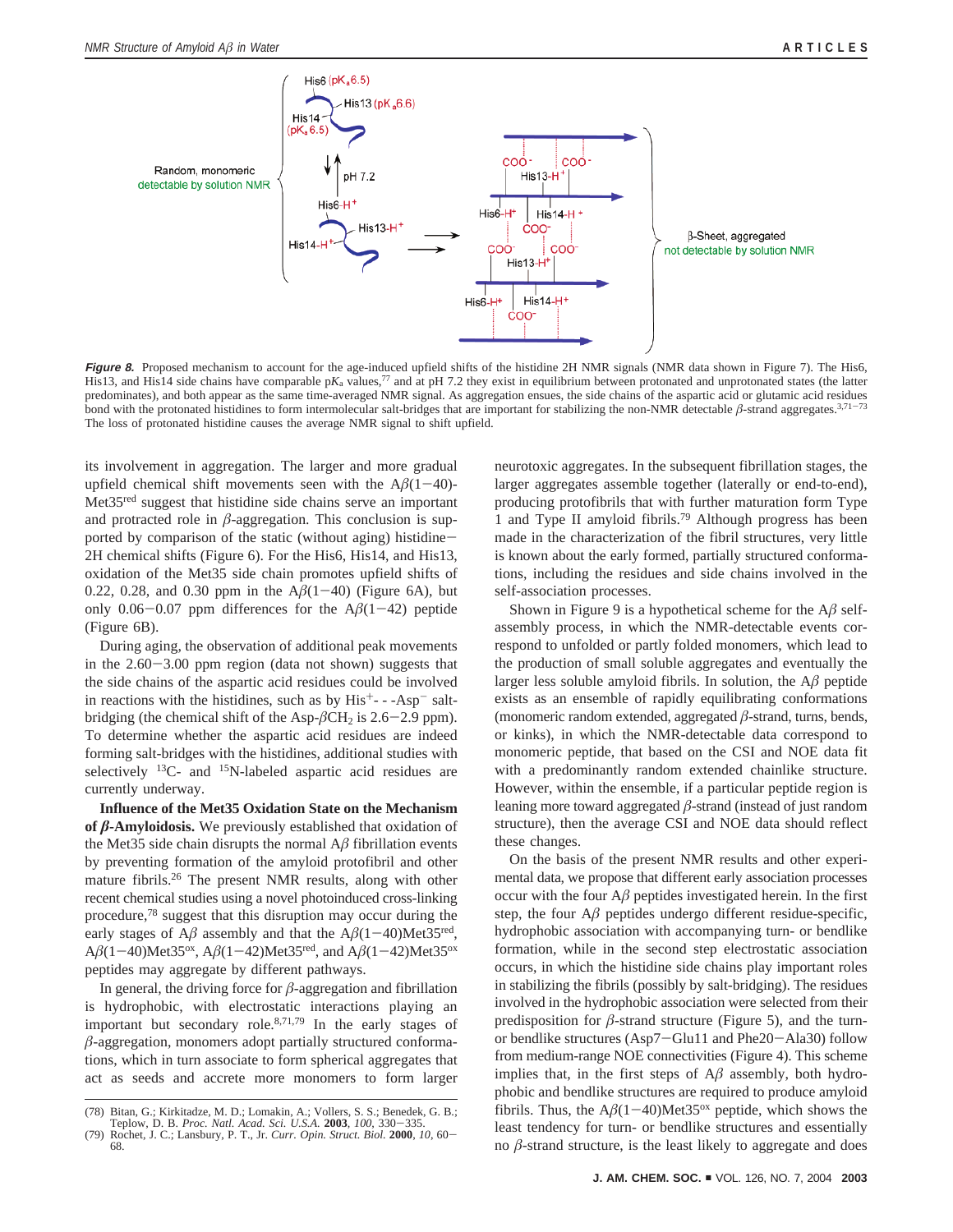

**Figure 9.** Schematic model showing the equilibrium among the different  $A\beta$  aggregation states, which include monomers, loosely associated disordered aggregates, soluble  $\beta$ -strand aggregates shown with parallel orientations,<sup>4,5</sup> later-stage protofibrils, and end-stage fibrils. Solution NMR signals detect only the early stages of association, that is, monomeric peptide where the chemical shifts, NOE distances, and signal/noise are influenced by the relative distribution among the various states. Freshly prepared peptide solutions kept at  $0-5$  °C remain as largely unassociated monomers, whereas aging at 37 °C will shift the distribution toward the  $\beta$ -aggregated states. The residue-specific interactions taking place during the first step of A $\beta$  self-assembly and second stage  $\beta$ -strand fibrillation are shown in the table (selected on the basis of the present NMR and other experimental data) and indicate that certain localized peptide regions are predisposed toward  $\beta$ -strand and bendlike structures. The four  $A\beta$  peptides investigated in this study have different  $\beta$ -aggregation rates and interactions, with the oxidation state of the methionine-35 playing an influential role. In the first step, all of the pathways involve hydrophobic association, followed by electrostatic association of the histidine side chains. The pathway of the A*â*(1-40)Met35red peptide incorporates a single, central molecule taken from a larger working model of the cross-*<sup>â</sup>* unit that has in-register parallel *<sup>â</sup>*-sheets formed by residues 12-24 and 30-40 (based on solid-state NMR data) and a bend or kink for residues 25-29 (put forth by Tycko and co-workers).<sup>5</sup> In this single molecule representation, a possible stabilizing hydrophobic interaction exists between the  $\epsilon$ CH<sub>3</sub>-Met35 and the Phe19 aromatic ring (5-6 Å), which could become disrupted by methionine oxidation and thus account for the inability of the A $\beta$ (1-40)Met35<sup>ox</sup> to undergo  $\beta$ -aggregation and fibrillation.

not form amyloid fibrils. On the other extreme, the  $A\beta(1-\alpha)$ 42)Met35red peptide has turn- or bendlike tendencies and has the greatest number of residues favoring *â*-strand structure, and consequently undergoes very rapid  $\beta$ -aggregation. Because the Met35<sup>red</sup>  $\rightarrow$  Met35<sup>ox</sup> conversion blocks critical hydrophobic association in the first step, intermolecular electrostatic association cannot take place in the second step, thus accounting for the lack of histidine 2H NMR signal movement with the  $A\beta$  peptides containing Met35 $\alpha$ <sup>x</sup>. Further support of this scheme comes from work with other proteins, in that well-defined initial secondary structures are not required for amyloidosis, but rather the type of intermolecular interactions (hydrophobic and electrostatic) involved in the association processes.8,9

We also propose that the pathway involved with assembly of the  $A\beta(1-40)$ Met35<sup>red</sup> peptide includes a molecular model containing an intramolecular  $\beta$ -strand structure that was made on the basis of solid-state NMR (Figure  $9$ ).<sup>5</sup> The model is based on solid-state NMR constraints and has Val12-Val24 and Ala30 $-V$ al40 adopting a parallel  $\beta$ -strand connected by a bend within the Gly25-Gly29 region. Our solution NMR data show medium-range NOEs throughout the Phe20-Ala30 region that

probably exist as an ensemble of rapidly interconverting random structures with kink- or bendlike propensities, which in the fibril forms a single kink at Gly25-Gly29 in accordance with solidstate NMR.<sup>5</sup> Thus, if the solid-state NMR model is part of a rapidly equilibrating ensemble in solution, it can provide a rationale for the Met35<sup>ox</sup> inhibition to  $\beta$ -aggregation. In the model, the Met35  $\epsilon$ CH<sub>3</sub>S group is proximate to the center of the Phe19 aromatic ring  $(5-6 \text{ Å})$ , which represents a hydrophobic interaction that may be critical to the stability of the  $β$ -strand structure. The importance of this interaction is supported from other studies, where  $A\beta$  peptide analogues without Phe19, Phe20, or Met35 do not produce *â*-amyloid deposits.67,68,80 The increased polarity of the Met35 sulfoxide  $(\epsilon CH_3S=O)$  may destabilize this interaction and thus provide a rationale for the lack of  $\beta$ -aggregation of the A $\beta$ (1-40)Met35<sup>ox</sup> peptide. Interestingly, previous NMR studies of the  $A\beta(1-\alpha)$ 40)Met35<sup>red</sup> and  $A\beta(1-40)$ Met35<sup>ox</sup> in water-micelle solution<sup>24</sup> showed that the nonpolar Met35red side chain is confined to the hydrophobic  $\alpha$ -helix, while the more polar Met $35^{\circ}$  side chain is repositioned for better contact with the aqueous solution. To

<sup>(80)</sup> Lorenzo, A.; Matsudaira, P.; Yankner, B. A. *Soc. Neurosci. Abstr.* **1993**, *19*, 184.